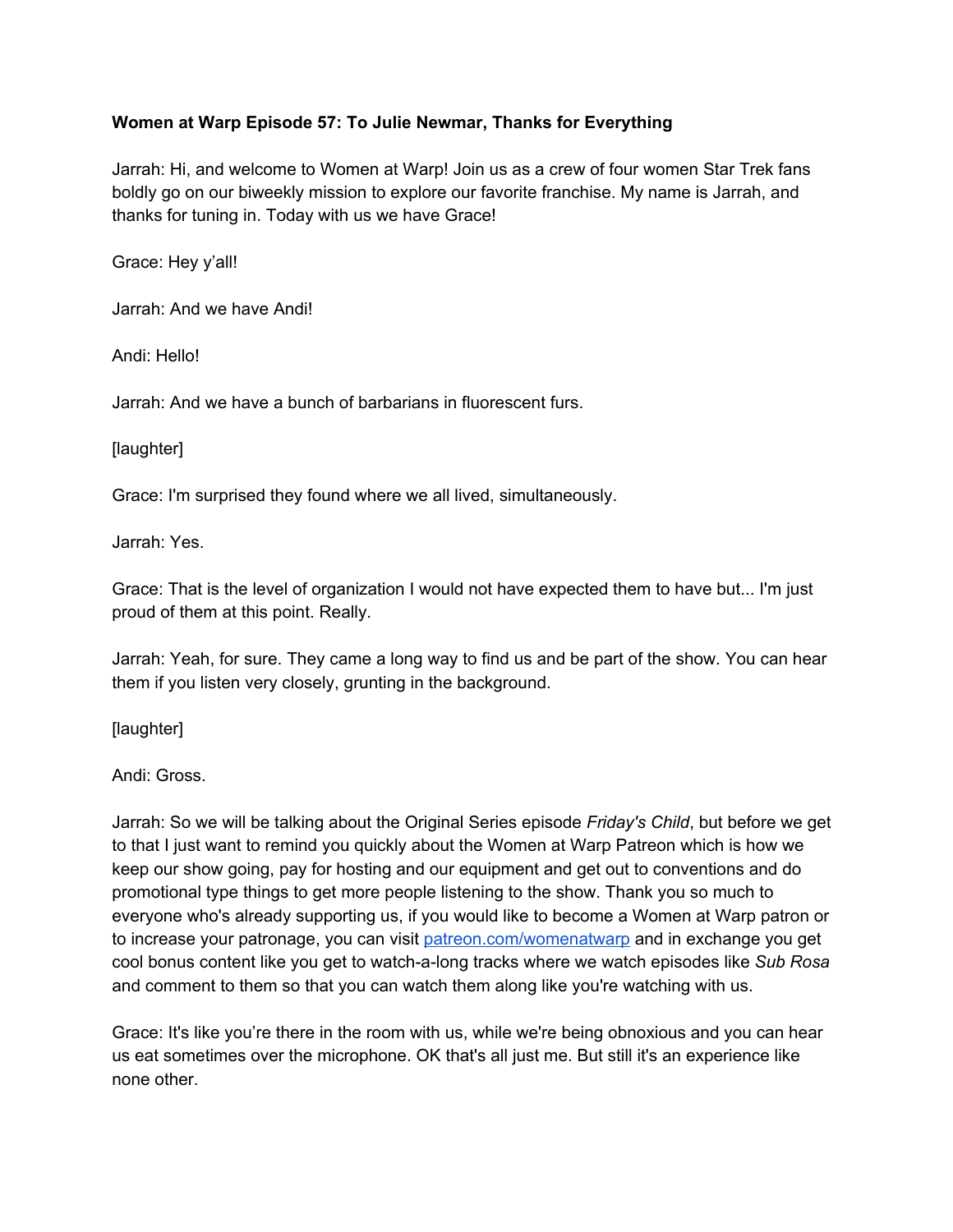Andi: I swear a lot.

Jarrah: There are a lot of cat interruptions. Yes.

Andi: Yes.

Grace: So it really is just like you're watching TV with us.

Jarrah: Basically. Yeah.

Grace: So give us money for that... [laughter] is what we're saying.

Jarrah: We love you all listeners.

Grace: We love you so.

Jarrah: So! *Friday's Child* time. *Friday's Child* being the full of woe one, I assume.

Grace: This child deserves a spanking.

Andi: Or a slap.

[laughter]

Jarrah: Or a oochie-woochie-coochie-coo obscure earth dialect. So, do one of you want to recap the episode, maybe, Grace do you want to do it?

Grace: Honestly, this is probably the third or fourth time I've seen this episode and the plot still confuses the dickens out of me. Basically what I glean from it is that a landing party goes down to a planet that they want to have a mining agreement with, but there are all these savage barbarians in pastel furs. Which is already a pretty weird concept but the Klingons are in there also trying to get in on this sweet mining deal. But they have a thing in this culture where they just want to fight all the time and the leader has a pregnant wife and…

#### Andi: Shenanigans!

Grace: Shenanigans, pretty much. And long story short it ends up happening that they have to kind of head for the hills with the pregnant wife after her husband is killed and she's decided that now McCoy is the father of her child.

Andi: Yeah, this is a really weird episode. Plot makes no sense.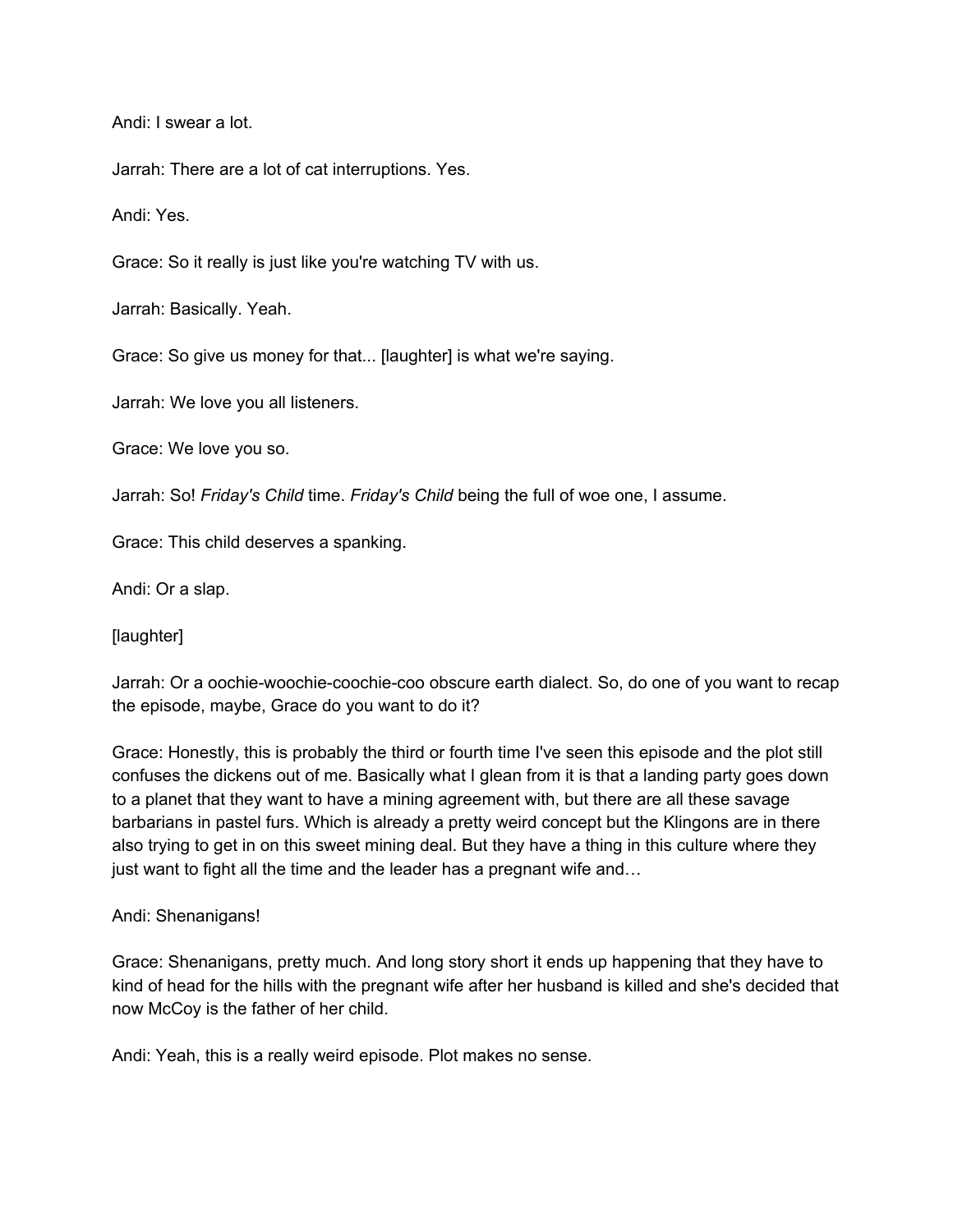Jarrah: It really doesn't make sense that a society that thinks that fighting people and killing people is better than sex is going to survive.

Grace: Yeah, you'd think they wouldn't have made it past the Bronze Age like... at best.

Jarrah: Maybe they gestate really quickly and normally give birth to litters. And this is… an aberration. I don't know.

Grace: Oh no, then they'd be running in herds.

Jarrah: Yeah, and meanwhile... up on the *Enterprise*… We have a pretty dull B-plot, I think where Scotty is in charge and they get a distress call that turns out to be fake. And then they have to go back.

Grace: I actually appreciate that B-plot though because we get to see Scotty put in a position of power where, pretty admirably, he's able to say right off the bat, "No this is my duty as Starfleet Officer to put my feelings aside and go after what could be a shipful people in trouble" and I think it's cool that we get that little moment with him. Other than that though it is really just kind of there to fill space.

Jarrah: Yeah, I think it really helps the pacing and the suspense because the plot is a little confusing so it helps that you have the ability to... like, I felt like the pacing between the planets scenes and the *Enterprise* scenes was quite good but I actually didn't... I mean, I think Scotty at the beginning is pretty good but then when they get to the place they realize it's a fake and he's just like, [Scottish accent] "Agh it's a fake!" And then…

Grace: It took them awhile to figure out that that was a fake distress signal…

Jarrah: Yeah, and I feel like, Uhura should have figured that out.

Grace: I definitely think so, yeah. Or maybe just anyone standing in the background should have been like, "Hey, they called our ship by name. That's not a general distress signal."

Jarrah: Yeah, and then they just wait there and cause he's like, "Well, we'll wait to make sure." But then! They get a second distress call that seems like it's legitimate and he's just like, "Noooo."

Andi: He's following the ancient wisdom, the ancient Russian wisdom, of "Fool me once, fool me twice."

Grace: "Fool me three times, three times a lady."

Andi: Yeah, I'm pretty sure that's exactly how they used to say it in Leningrad.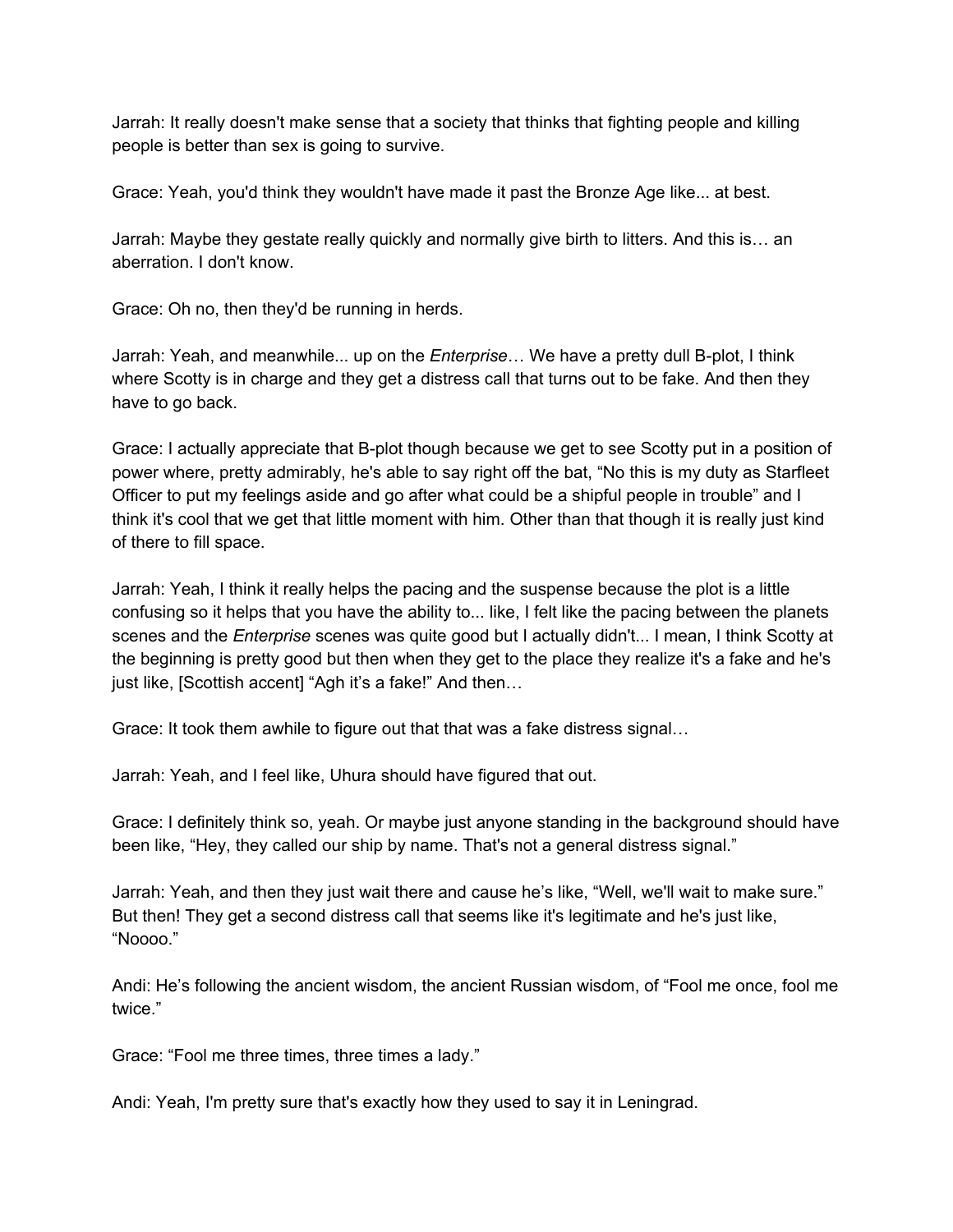Grace: [Russian accent that actually sounds more like the Count from Sesame Street] "One time, two time, three times a lady."

[laughter]

Jarrah: Yeah, so that's the B-plot. Back to the A-plot. I'm assuming we don't really need to talk about much more about the *Enterprise* but it's there, it happens.

Grace: I guess.

Jarrah: They eventually come back and help out.

Andi: Uhura's cat eye is flawless as usual.

Jarrah and Grace: Yes.

Grace: So what's new?

Jarrah: I was a little weirded... I mean Chekov, this was like a second episode and they thought he was going to be super popular with teens and so they like put him in this position where he's like running around doing like, three jobs on the bridge and he's looking in Spock's console and being like, "I think it's a Klingon ship!" and you're like, "Don't we have like, another science officer that can back up all that?"

Grace: Also, note his sweet Beatles haircut because again, they wanted him to be popular with the young people.

Andi: I'm pretty sure that is... a very cheap wig.

Grace: Yeah, it looks like it.

Andi: I don't think that's his real hair, I'm gonna be real.

Grace: No.

Jarrah: I really wish that just wearing that cheap wig was the secret to popularity.

Grace: Is that all it takes?

Jarrah: Everything would have been so much easier in high school, you guys.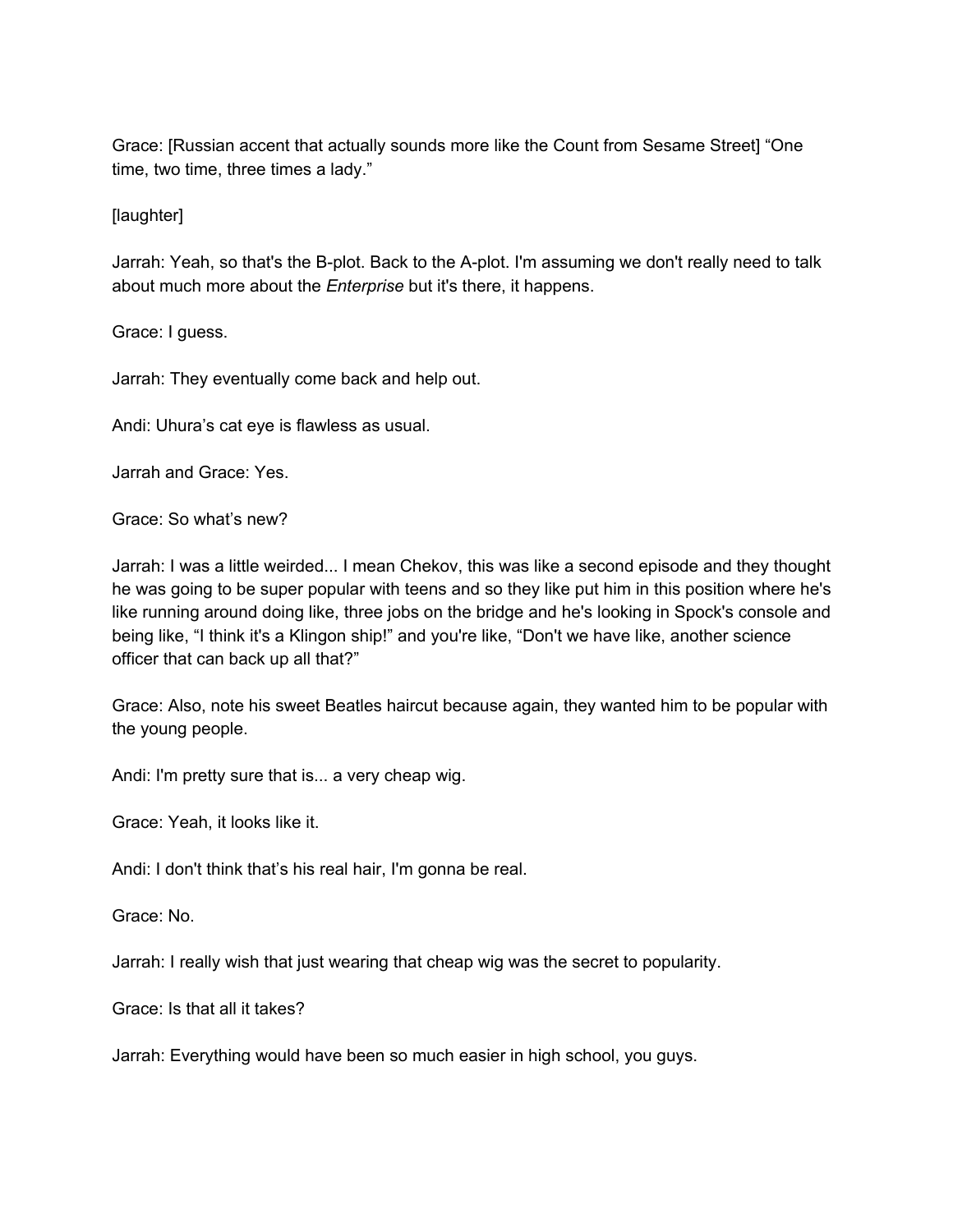Andi: High school popularity based on who has the more flawless wig.

Grace: The more flawed Beatles wig, more like. But, guys that trick won't work for us because you can't hear a wig on the podcast.

Andi: Rats.

Jarrah: [sighs]

Grace: [glumly] I know. Back to square one. We're just going to have to rely on our [sarcastically] personalities.

Jarrah: That will never work. Well, alright. So. Let's dig into this. I was actually surprised re-watching this that it actually felt like it took a long time to get to Eleen.

Grace: It did, yeah.

Jarrah: It was like, 20 minutes in. Because, that's such an important part of the story and that was really like what DC Fontana was aiming for, was to have a story about this, in her case, in her original draft, this like, really unlikable woman. But, they go down to this thing and they're kind of like messing around trying to figure out whether they want to fight the Klingons and... oh. Also, Kirk's kind of an idiot in this episode.

Grace: Even if he does get some pretty good one liners.

Jarrah: He does. But like the beginning they beam down and redshirt just like, sees a Klingon and draws his phaser, and gets killed by these barbarian throwing stars.

Grace: He gets a ninja star right to the boob, and dies instantly.

Jarrah: And then Kirk's going around being like, "Why was my man killed!?" And you're like, "If only you would've shown a modicum of that concern in *Wolf in the Fold.*"

Grace: Also, dude, he pulled a gun, because he saw a Klingon!

Jarrah: Yeah! And Kirk even goes like, "No! Don't! Grant!" But then he's all mad that his guy is dead even though his guy was an idiot and then he like, almost touches the food that he's going to... Like, McCoy's been to this planet and apparently doesn't take enough time to like, tell him the taboos until he's about to violate every single one. Yeah, so, that's the beginning part. And that takes a long time.

Andi: Well, let's be clear. We needed to spend a lot of time perusing the variety of bananas costumes on this planet.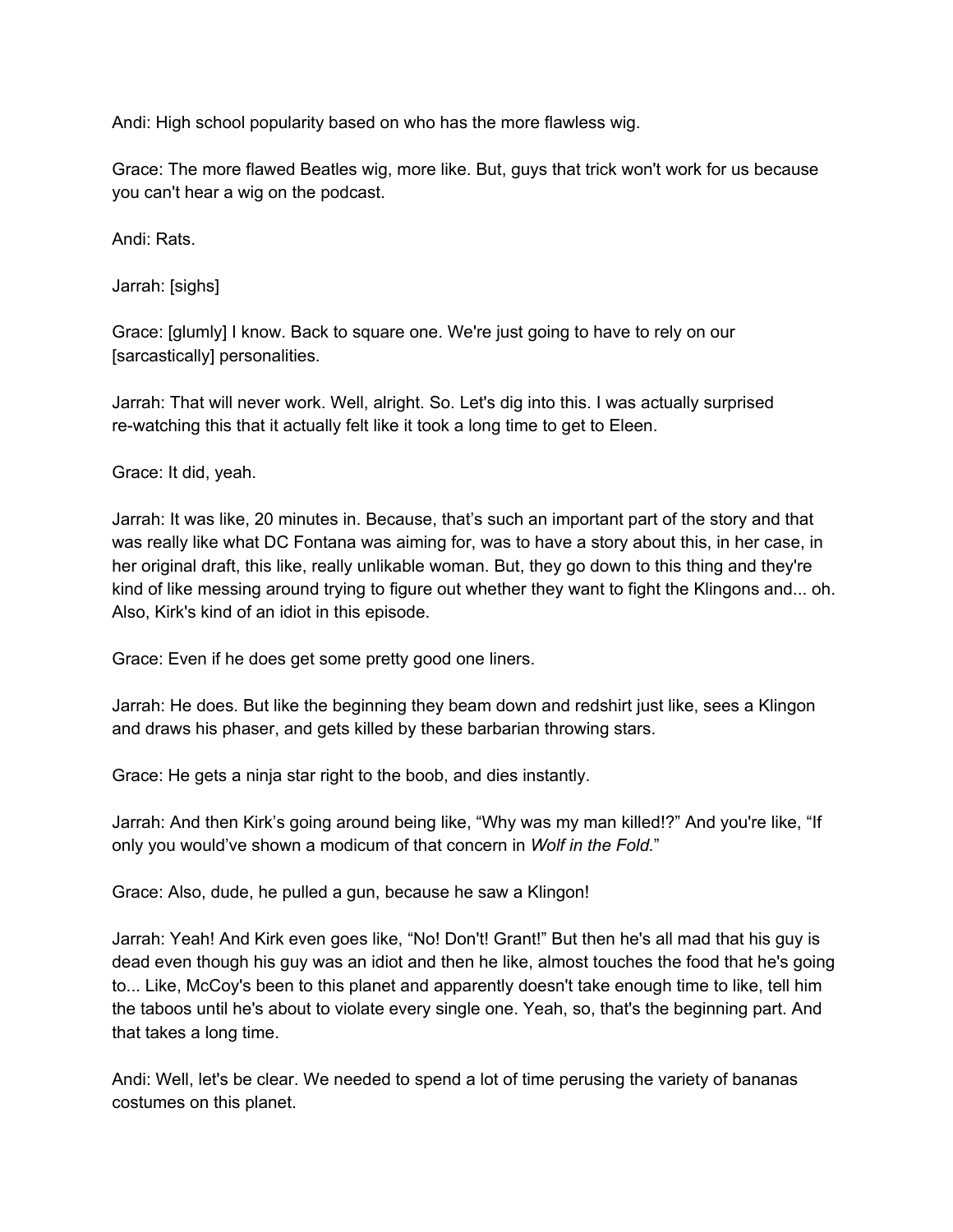Jarrah: Yeah. Yes. Go Grace and Andi!

Grace: Ohhhh my LORD!

Andi: These costumes. It's like pastel fur stoles, tassels, weird hats…

Grace: And leather pants!

Andi: And fur boots! And then like some sort of weird ass hat that is also a high ponytail?

Grace: See, with these guys if you ever needed to know what the outfits in a Dr. Seuss S&M club would look like, now you no longer have to wonder. The color palette is there. The gladiator hair is there. It just raises so many questions. Are there pastel critters running around that they hunt for fun? Is there a Joanne's going out of business on their planet?

[laughter]

Jarrah: Why would you wear a full spandex bodysuit with a hood in a desert climate?

[laughter]

Grace: To keep the sand out of your ears, clearly.

Andi: I'm pretty sure that this is what would happen if you had bondage gear that was being designed by your grandmother's upholsterer.

[laughter]

Andi: Just, there's... random gold tassels.

Grace: If you're into chair play. That's just where you sit on each other, really. Sometimes you take a little nap.

Jarrah: Well, I'm just really sad we never got to see the fluorescent animals that led to those furs.

Grace: I know, that's one thing that I feel like the costumers always forget they're implying about the planet where this clothing is coming from, that this is stuff that at the stage that their society is in it would need to be made up out of plentiful resources. So again maybe a furniture store just crashed down onto the planet out of nowhere and they pillaged it? There's so many questions and, oh yeah Eleen is played by the incomparable Julie Newmar, who's got this really funky veil coming out of her hair that's attached to her dress and she's got a wig thing going on that looks like one of those scrunchies that has fake hair on it. So it's supposed to look like a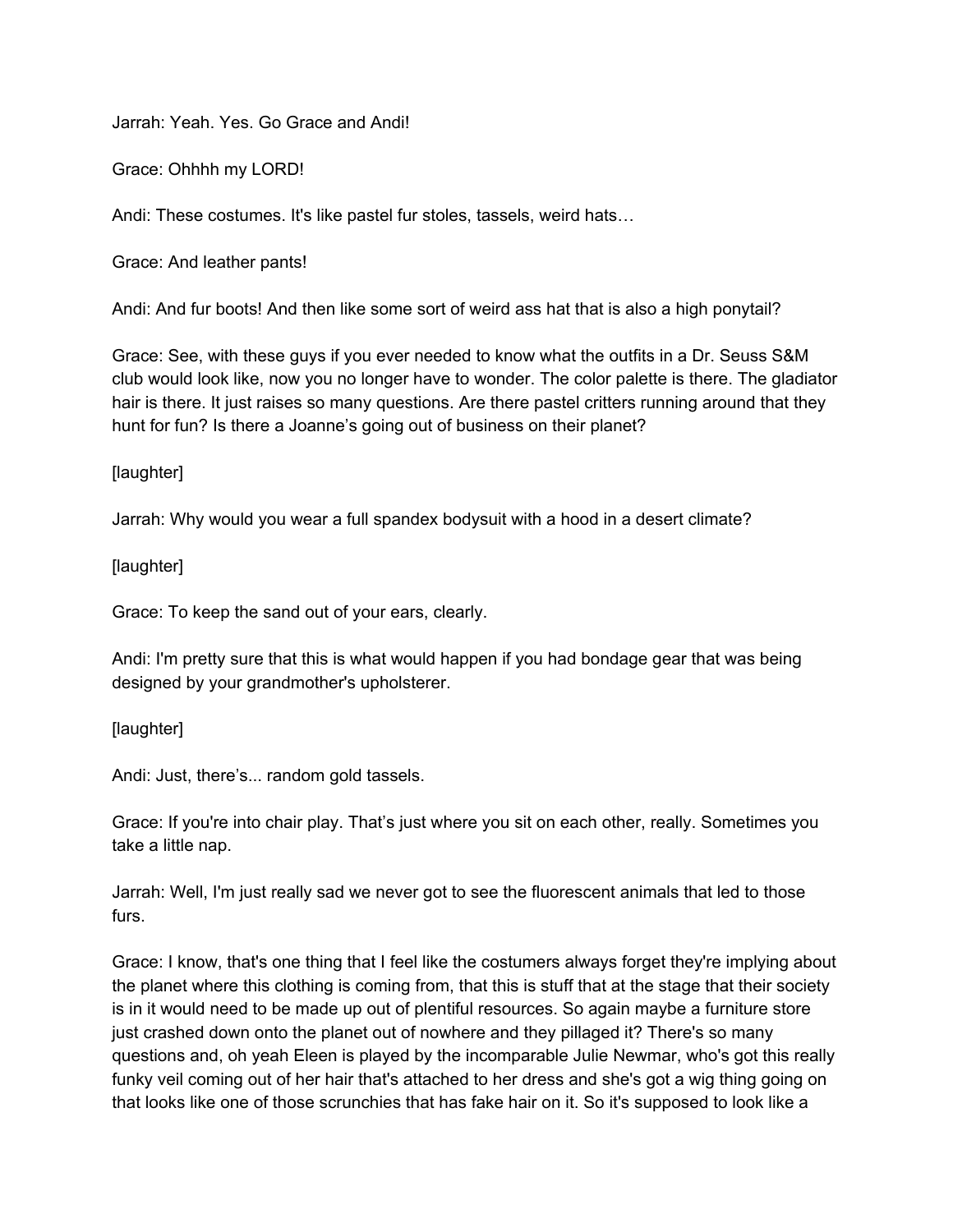bun but it looks like you found it at a Claire's. There's a lot going on there.

Andi: To me it looks like plaited bread, like you'd see on *Great British Bake-Off*.

Grace: Oh my God, she's got a challah hair! That's what it is!

[laughter]

Grace: So, not only are they a tribe of barbarians but they also are celebrating the Jewish New Year.

[laughter]

Andi: I do have to say that most of the enjoyment I get out of this episode is watching these dudes that look like rejects from Lady Gaga's backup dancers fighting each other with really huge knives.

Grace: They look like the guys who Lady Gaga's backup dancers make fun of. Like, the guys they would try to shove in a locker.

Jarrah: I like how they have this this whole thing in the beginning about how their like, throwing stars, can be just as deadly as phasers but they're clearly not.

Grace: Only if you know how to aim, man.

Jarrah: Only if you get the guy with the phaser distracted enough for long enough that you can throw the star at him. But DC Fontana had intended when she was creating the tribal culture she said, "I was borrowing a little bit from Arabic tribes but I was also borrowing from the monarchies of Europe where they were also regal all the time in terms of…" you know in that case she's talking about like, saying that they're all very tall. And she put in the bird symbolism which, I don't know if their like, ponytails coming out of their heads was supposed to be a bird thing? Or like?

Andi: I did notice that one of them had like a feather collar type thing. One of the women.

Grace: If they were going to try and do that with the hair then they should have given everyone a duck tail.

Jarrah: Yes. And there's a big like, bird banner in the tent but the tent looks like pretty similar to, I thought, like the tent in *The Apple* where they all hang out. So it's again like, this whole conflation of like, Eastern…

Grace: Do you think they reused the set?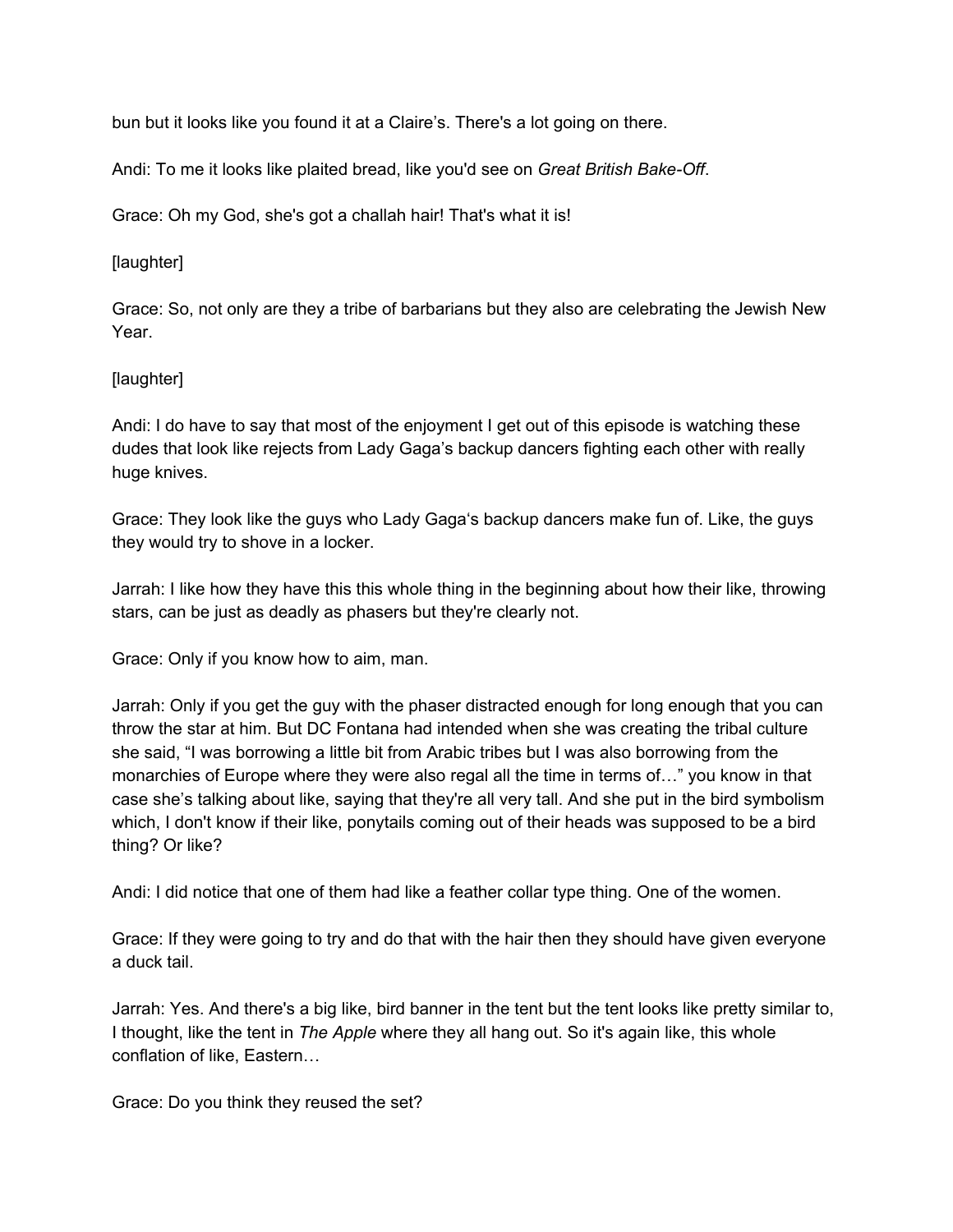Jarrah: Maybe, parts of it, like... and actually it looks similar to the insides of the tents in the *Paradise Syndrome*. But in the case of like, *The Apple* and this one you have this conflation of like, Eastern culture with primitivism and this idea that like, you're going to have an oppressive barbaric society.

Grace: And of course when they first go into the tent we get to hear that "do-dah-ta-do-do-do" noise.

Jarrah: Oh yeah, just thank goodness they didn't paint them brown this time.

Grace: Ugh. Small miracle there.

Andi: They went out of their way to have blonde hair.

Grace: Yeah! They really did. But I couldn't help but wonder if the dude's like, head/hat ponytail thing... This is going to sound dorky because at first I was like, "Wow, those are some crappy wigs!" But then I was wondering, "Oh maybe they've got a Riders of the Rohirrim thing going on with their helmets and it's supposed to be fake hair up there and that's kind of a representative thing." But then that means they've got these brightly colored pastel critters and these long haired blonde critters running around and... again, can we just have a single shot in a petting zoo or something?

Andi: It's a desert planet. They're not going to have brightly colored fur creatures.

Jarrah: Did they talk about what they were giving these people in exchange for the mining rights? Because I can't imagine a really ethical relationship there.

Grace: No, I can't imagine one where they aren't really clearly coming off with a better deal than these people are. Wait, wait, I got it! I got it! It's a trade for upholstery tax.

Andi: Couches.

Grace: It all makes sense, now.

Andi: But, I mean when they're in these like, bargaining conversations? It's all about like, "I'm better than Klingons!" "No, no, the Earthmen, they suck, Klingons are better!" But they don't actually really offer much in like, a substantive way? Like, "Hey, I will give you this." It's more like, "Our culture's better, laugh at him!" "Our culture's better. He is weak and annoying."

Grace: Yeah are we gonna ever... We didn't hear an actual offer there.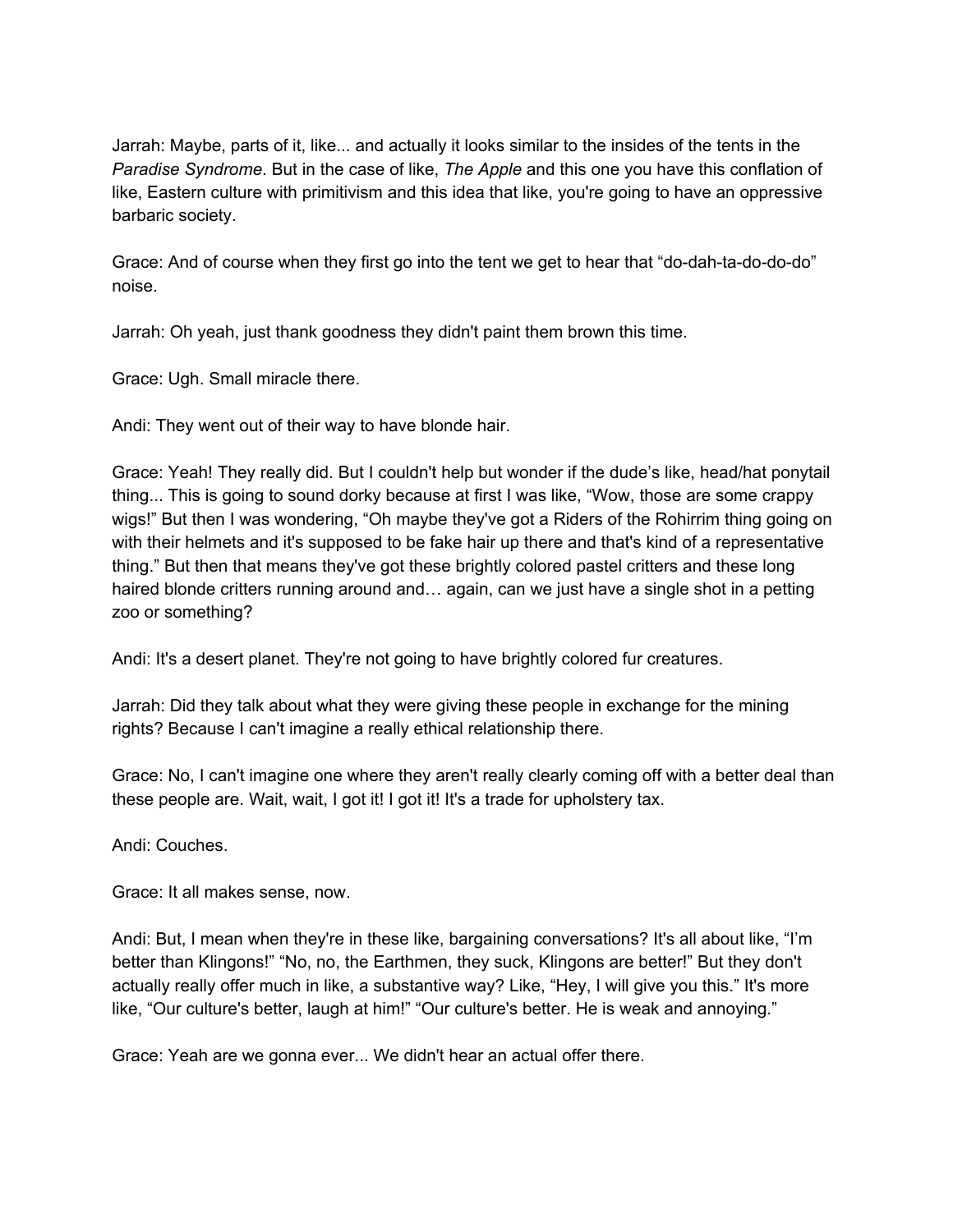Jarrah: Yeah, exactly like, they're coming in and they're going to take these people's resources and there's sort of an attempt to make it seem like, altruistic by saying this, whatever mineral, is necessary for life support systems on ships, but I just can't imagine it being like, a really ethical thing from a sort of Starfleet perspective.

Andi: Also, James on our Facebook page pointed out, "It seems like the prime directive should have applied because it's a pre-warp society. But I guess that does NOT apply when they have resources the Federation needs."

Jarrah: Yeah, exactly. Like, that's why I'm like, "What are they giving them?" They've already like, let them know they have advanced technology and they let them take their phasers and communicators. But like, I can't imagine it's like, a you know, Voyager-esque scenario where it's like, "We're giving you our library in exchange for your minerals."

Grace: "We're going to tell you a story about Gilgamesh. Yeah, that's the ticket. Enjoy!"

Jarrah: "Send people to style your hair!"

Grace: They're going to pay them in conditioner.

Andi: If I ever have to bargain stories I'm going to tell them the entire four book story of Twilight.

Grace: I think they would hunt you down after that.

Andi: And I'm like, "And then the very end there's a huge battle that doesn't actually happen and wastes a third of the book." And then I'll get murdered.

Grace: See, what I would do is I would Sheherazade it and read them like, the first half of a Tom Clancy book and be like, "Oh, if you want this to keep going to find out how it ends you're going to have to do something for meeee." Also, that dude puts out so many books I could keep that scam going forever.

Jarrah: Read *Game of Thrones* and then it's like, "Now we have to wait for George R.R. Martin to finish the next one!"

Grace: See, that sounds like a quick way to get our planet bombed.

[laughter]

Grace: Out of pure frustration of, "When is it coming outtttt!?"

Andi: Poor George R.R. Martin. And we're going to expose him to intergalactic pressure for his writing.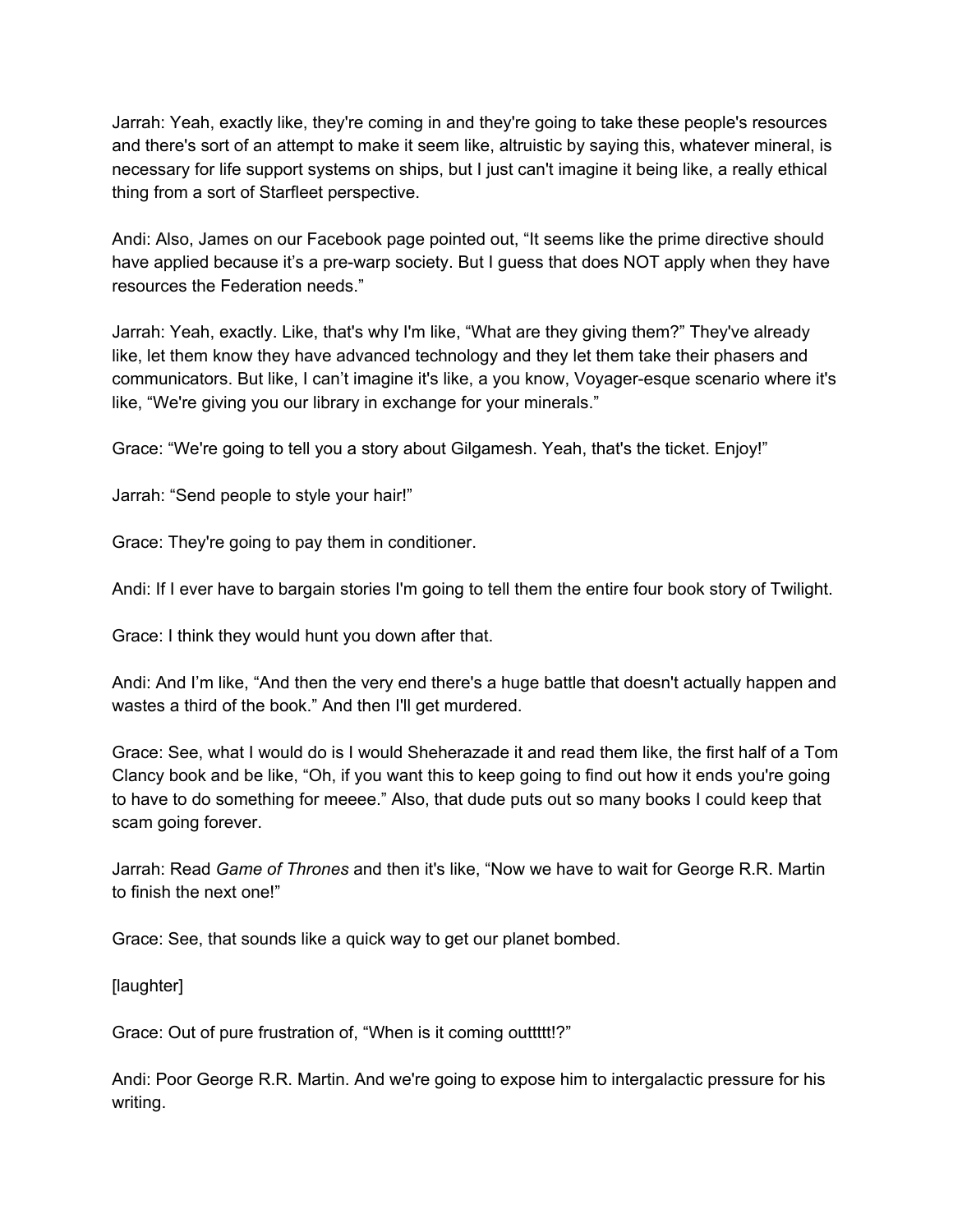Grace: Because he wasn't under enough already.

Andi: Yeah, word.

Grace: That's how we're going to end up with George R.R. Martin defecting from planet Earth. He is going to seek sanctuary with... oh… let's say the Cardassians. They appreciate some good bloodshed.

Jarrah: By the way, last night, sort of side moment, at my mom's birthday party someone said... was talking to me about Star Trek and they were talking about the Cardassians and someone goes, "I don't know how anyone can watch that junk." And we're like, "What?" And she's like, "That Kardashian stuff!" We're like, "No, it's different, it's *Star Trek* and she's like, "Oh, *Star Trek*'s great. Anyway. So we need to talk about Eleen.

Andi: Do we?

Jarrah: The first time we meet her, she is Akaar's wife and he's basically like, "Hey, I'm an old dude who got me a young lady who's going to have my baby."

Grace: Check out my beautiful prop here.

Jarrah: Yeah. And you're not allowed to touch her because she's the wife of a Tier.

Andi: Although, let's be fair, there does seem to be some super weird culture issues around the touching of women anyway because apparently Kirk almost had to fight some woman's relatives to the death because he almost took a cookie from her. So.

Grace: [scoffs] It didn't even look like a good cookie.

Andi: No, it really didn't.

Grace: I mean, if it was really good like butterhorn or something I'd kill a man over that, but...

Andi: So, it's not just Eleen and her Tier situation, it seems like it's all the women? It just seems like maybe she has some extra problems.

Jarrah: Like, anyone has to kill the person who touches her instead of just her male relatives.

Andi: I don't know. It's not really all that well thought out. Let's be real.

Grace: Maybe it's like that Princess Diana thing whereas like, a monarch, or someone directly related to one, she belongs to the people now.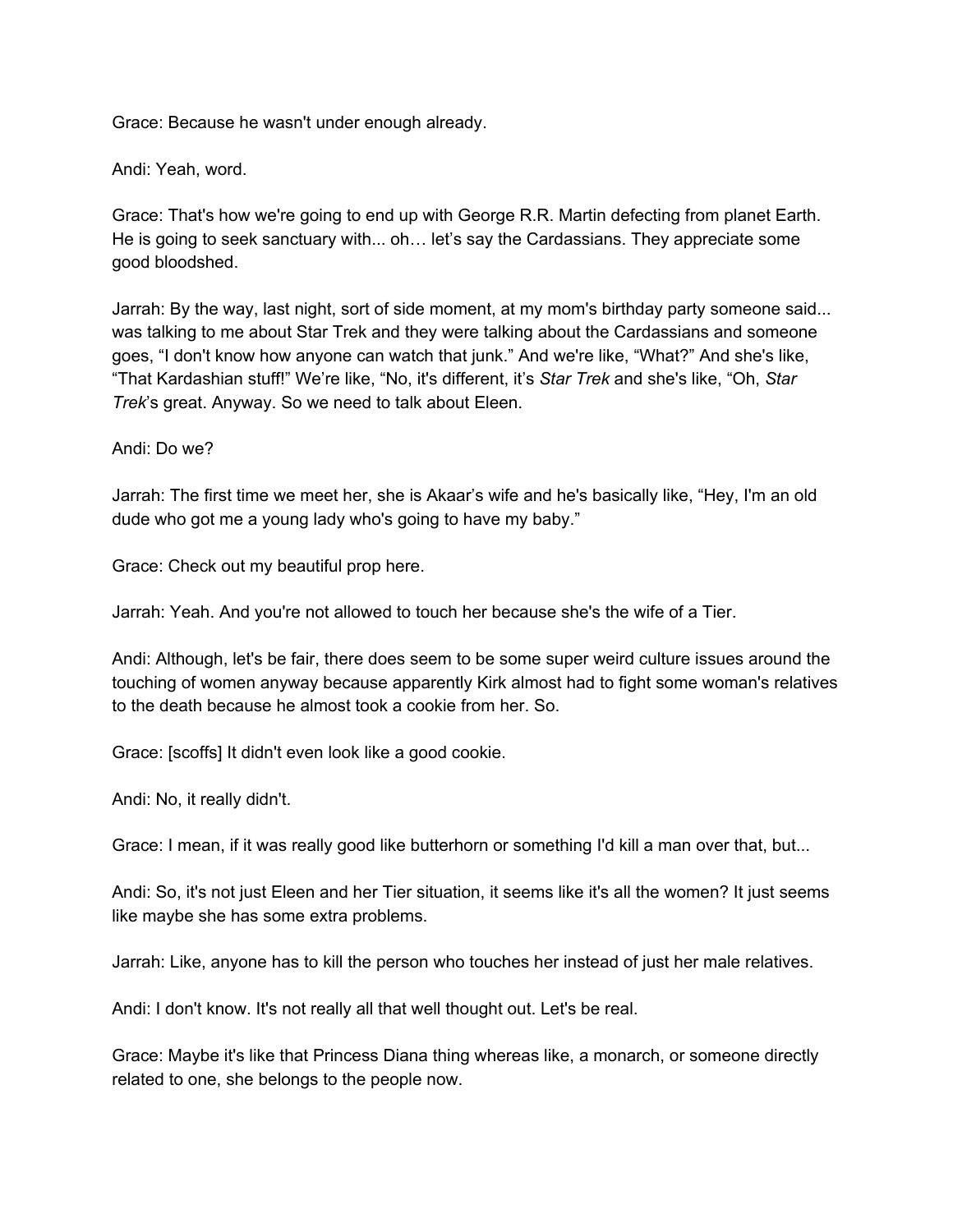Andi: Oh, maybe.

Jarrah: Eesh.

Grace: Now she's the people's property. Creepy.

Jarrah: I mean, that is not an uncommon thing in like, Earth history to see a woman who is bearing an heir to a throne as like, property of the state. I mean, or even just royalty in a way as like property. Especially women. But this idea is like, "It's your duty to bear this heir. The life inside you, or the fetus inside you is more important than you.

Grace: You are officially a vessel now, yes.

Jarrah: Yeah, exactly, and you don't really have any say over what's going on.

Grace: Our future heir is now riding on the S.S. Disposable Mom. Toot, toot!

Jarrah: Yeah, exactly.

Grace: Aww, I just depressed myself there.

Jarrah: Yeah. But then, in the middle of the night, those sketchy Klingons and Maab, who is a super tall blond guy in a tassel outfit…

Grace: Is he going to twirl them for us?

Andi: His eyebrows are like, frosted. I don't even know what to say about about that. What kind of spa do they have on this desert planet?

Jarrah: The best spa.

Grace: Does he have reverse tinting done on them?

Andi: I don't even know. But they're like, sparkly.

Jarrah: And so they take over and they kill Akaar and so Eleen is basically like, "OK I have the heir and like you're taking over, you've staged a coup. Clearly I have to die now."

Andi: Clearly.

Jarrah: But then, the Starfleet people are like, "No, not cool. We can't let you just kill this pregnant woman." And she gets mad and is like, "I wanted to die. It's their fault. They should all get killed." So then everyone's just waiting to get executed. And then they decide, "Let's escape!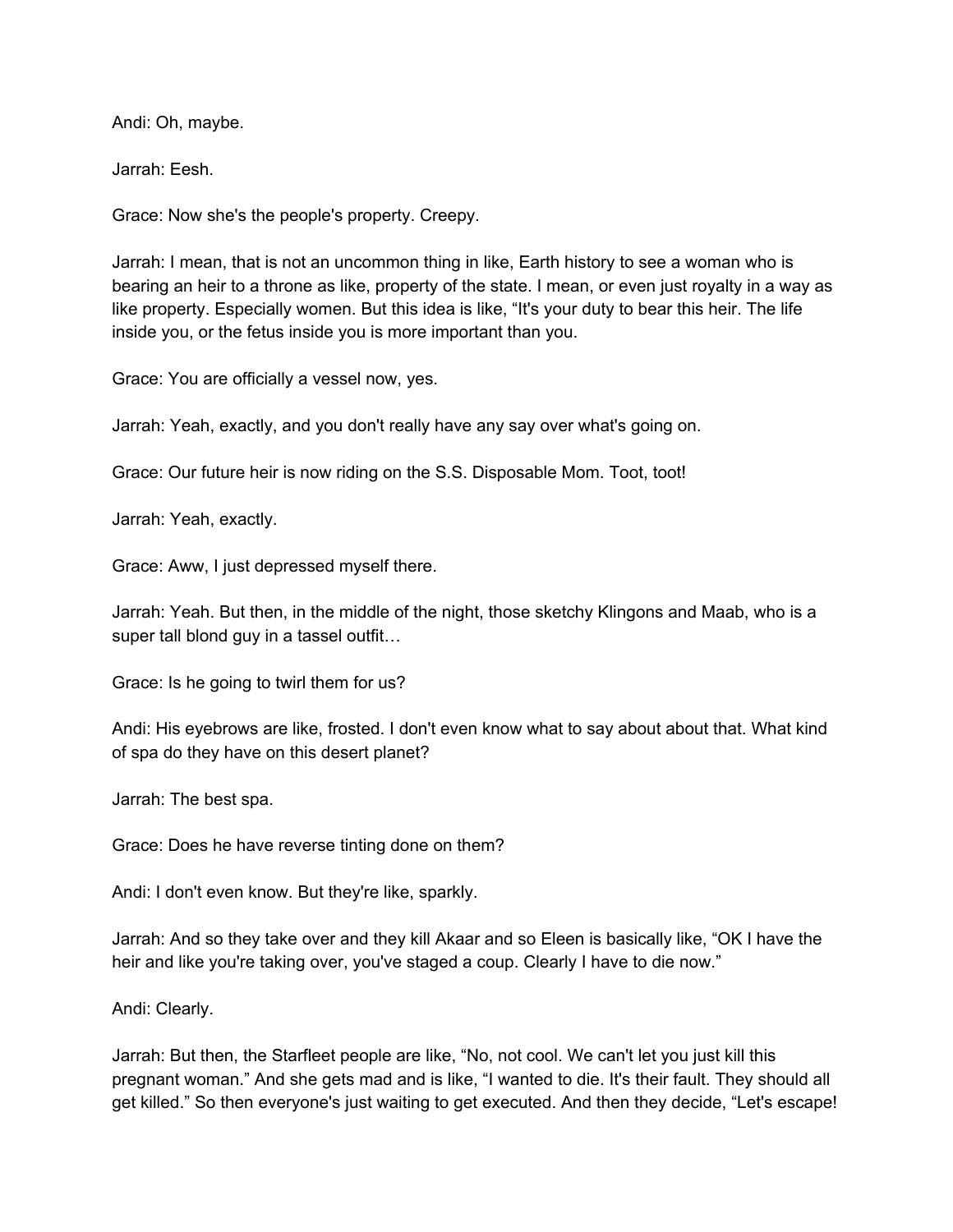And let's see if Eleen wants to come with us."

Grace: They have a, "Ahh, screw this!" moment.

Andi: This is like, the rerun of so many Star Trekky "they get captured and escape" plots.

Grace: Pretty much.

Jarrah: Yeah. I don't know why you would think two guards in purple boas was enough to hold Kirk, Spock, McCoy.

Grace: They were hoping they would be blinded by their eleganza.

[laughter]

Jarrah: But... so then they escaped into the caves and this... there are… I mean, okay one thing, one good thing I'll say about this episode is that this is actually a pretty gorgeous episode. It's... the on location stuff really makes a difference especially when you compare it to like the Season 3 episodes where they were rarely on location you can really see like, you put effort into the look of this episode. And there's also some quite nice direction with some of the shots like there's a part where the baddies, not the baddies, the barbarians, what are they called? The Capellans? They pull knives on Kirk and there's like a shot where it's like looking down the blades of the knives at Kirk's face.

Grace: Yeah, that was a fantastic shot. And I love how, and this is going to sound very trite, but, it's one of those shots that really does television as a medium a service because, especially for the 60s, because so much of it has this theatrical atmosphere and this attitude and the lighting and the ridiculous costuming but that is really just a moment where they're like, "But we can do this! We couldn't do that on a stage."

Jarrah: Mm-hmm. And Kirk, Spock and McCoy get some cool buddy moments.

Grace: They do, they get a lot of them. Which is something, something okay to take away from this episode we get lots of snark. We get that great line at the very end. "I think both of you are going to be impossible to deal with for the next month."

Jarrah: Yes. Insufferable.

Andi: I mean, it's true. Definitely true.

Jarrah: Yeah.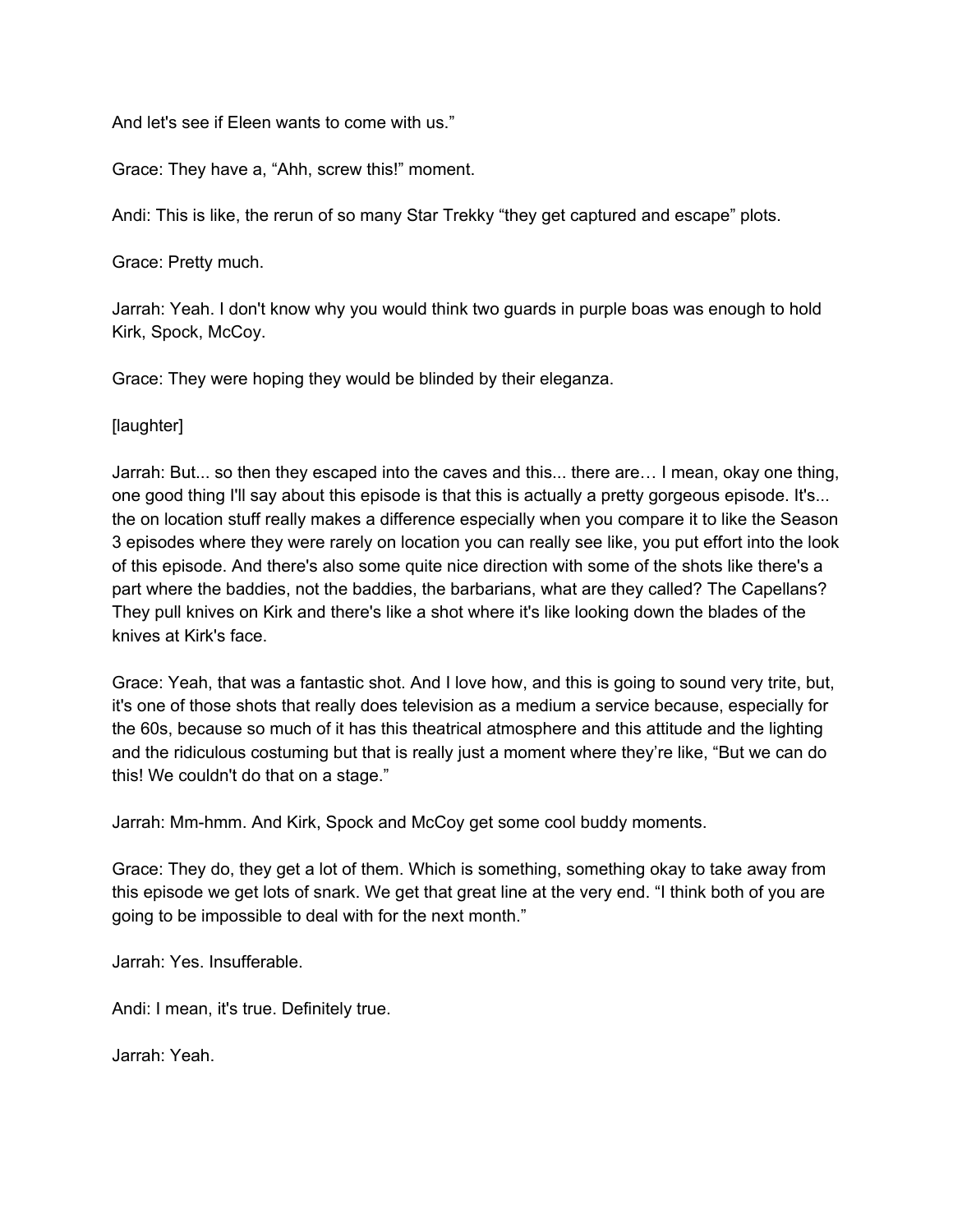Grace: How easy were they to deal with in the first place?

## [laughter]

Jarrah: But man like, if you had had... just you had a story where they were just helping some random person there wasn't all this weird "gender/pregnancy/touching people without consent" issues. If you just had a thing where they were helping someone else escape through the mountains and had these cool buddy moments like it could have been a really cool episode.

Andi: I don't know. I still think it's lacking a theme.

## Jarrah: Yeah, that's true.

Andi: And the plot is still pretty incoherent. So like, if we totally took out super creepy overtones of pregnant women and their agency. And then also, you know, the horrible costumes and stuff like that we'd still be left with a pretty incoherent plot that doesn't really go anywhere and doesn't really teach us anything about humanity which is the point of *Star Trek.*

Grace: That said, though, the whole property aspect of how Eleen is treated and the whole "Don't touch me!" thing really does play into a complaint that I've known a lot of pregnant people to have and that is that people will, without their permission, just touch their bump or will just come up and approach them without their permission. And then they get in trouble... and then they get called like bitchy or whatever. It's like, "Wait, don't... I don't know you, don't touch me. Don't touch me. Don't touch me." And it's something that every person I know who has had a baby has complained about at some point.

Andi: Well, it goes along to what we're talking about before it's like, when women are pregnant they become like, public property, almost.

Grace: Which is so… so messed up. I mean that is a point where you're probably feeling incredibly vulnerable.

Andi: And uncomfortable.

Grace: Yeah! Constantly uncomfortable! And then people just get to be like, "No, but I'm allowed to touch you all I want."

Andi: "Because I like babies!"

Grace: And correct me if I'm wrong but this discussion was on an episode of All Things Trek, was when I first met a couple of you I think, for the first time.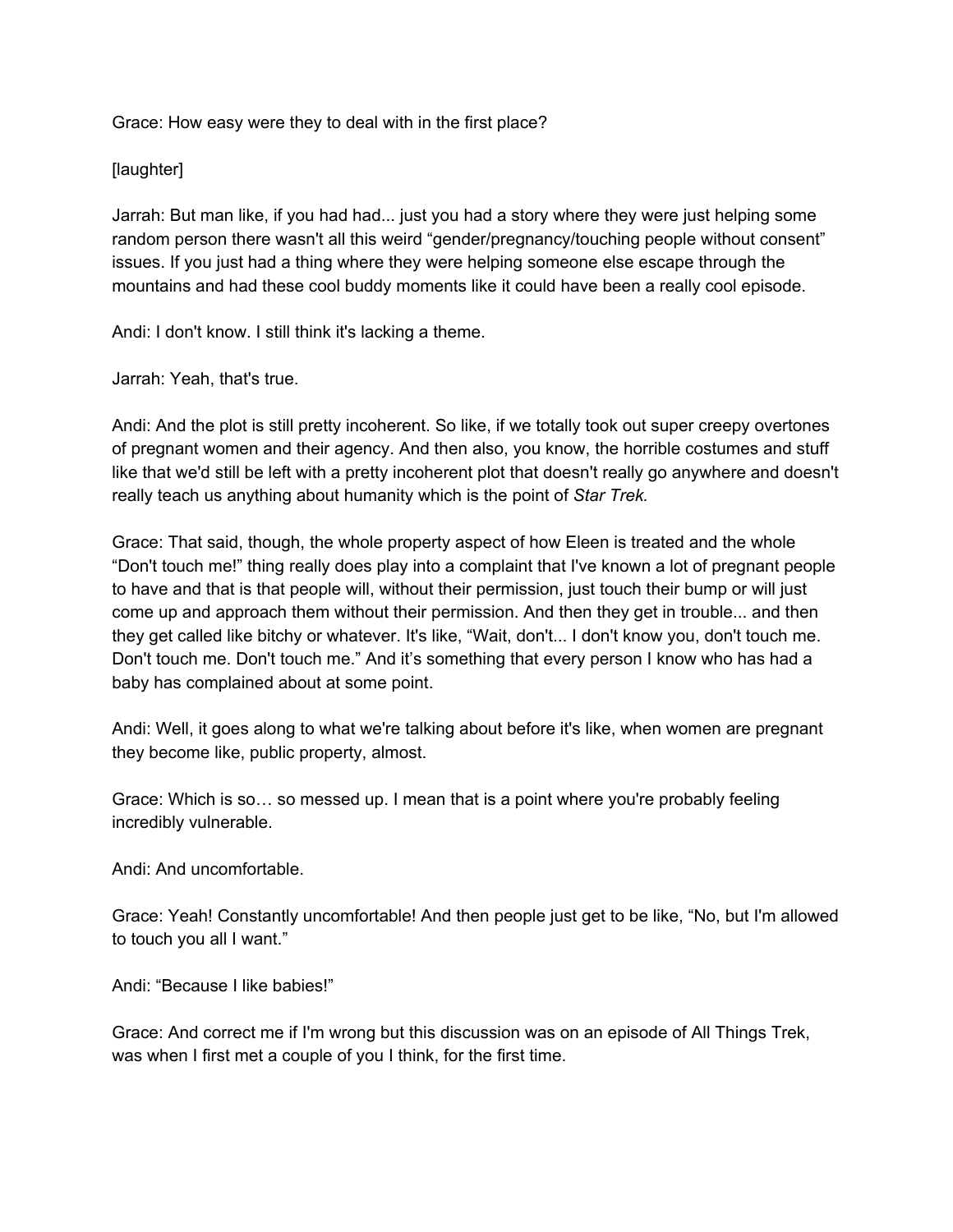Jarrah: Andi and Sue, yeah.

Grace: Yeah. And that's... and we came to the agreement that we need to put out "don't touch me" maternity merch with Julie Newmar on it. Which I still think is a great idea.

Jarrah: Oh my gosh, it's so frustrating.

Grace: Don't touch me!

Jarrah: Like and, there's this sort of idea in this episode that he's justified because he's a doctor and she requires medical care. That's not actually true. You still need informed consent and prior consent to, for a doctor to like, touch you or administer medical care unless you're like passed out or something or about to die.

Andi: Unable to consent.

Jarrah: Yeah. And she has a burn on her arm. So like, she's not going to die from that. Doesn't look... probably painful but if she says repeatedly she doesn't want him to treat it he's not justified in hitting her, to get to treat it.

Grace: Couldn't he walk her through how to take care of it herself.

Jarrah: Yeah, that's another good option.

Grace: Just saying, you got options here, McCoy.

Jarrah: Yeah, but they're basically just like, "Oh, this silly woman."

Grace: Sorry. Sorry, Mah-coy, as she calls him.

Andi: Yeah, it's really frustrating because she says very clearly not to touch her several times, she says very clearly you know, her boundaries and stuff? And his response is to ignore that, repeatedly, and then when she fights back to physically subdue her. And the thing that's so creepy about it is that after that she like, becomes submissive towards him?

Grace: Because she's afraid she's going to get smacked!

Andi: Eh, I don't know it's more like he earned the right to touch her.

Jarrah: Yes.

Andi: It's like he...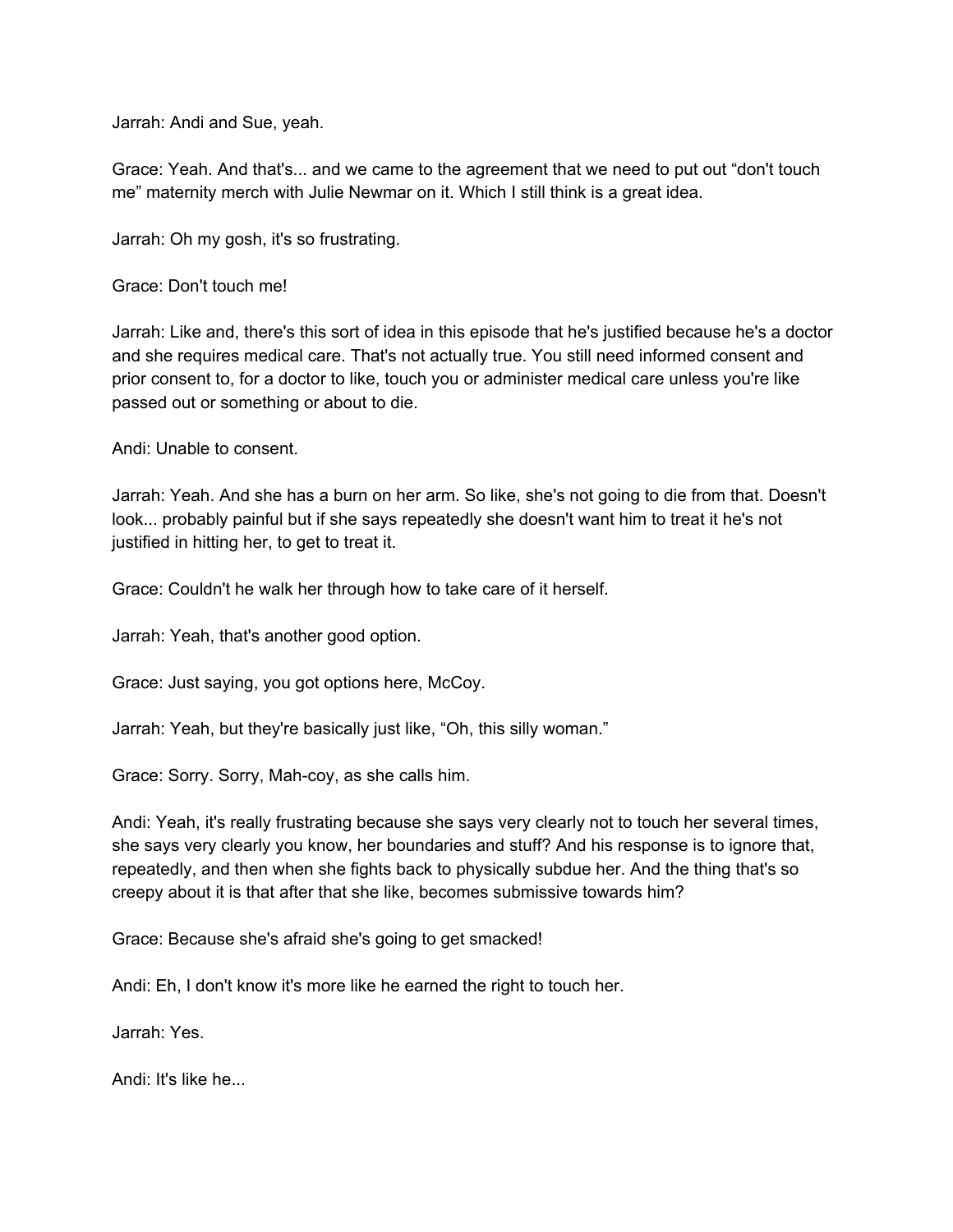Jarrah: He displayed his dominance.

Andi: Yeah. And it's super creepy.

Grace: Also not just as a woman, but just as someone who's really touch sensitive and really dislikes being touched without my permission... it kind of makes me see red a little bit because I've also... there are all kinds of people that have had to deal with people just coming up and unexpectedly hugging them or touching them and you having to be like, "I actually don't like that." And then they treat it like you have slighted them, when, it should be perfectly fair and reasonable to just say, "No, I just don't like to be touched, okay? Respect that." Ugh.

Jarrah: That gross comment like, "Oh, did you give her a happy pill?" and he's like, "No, a right cross or something?" And then he's like, "Oh, is that something in your toolkit?" and he says like, "Well it is from now on!" which is also gross.

Grace: That said, are happy pills just straight up a thing in the future? What's the implication there?

Jarrah: Yeah, it's not like what we mean today by happy pill.

Grace: You know, just have yourself a happy pill wash it down with a glass of instant smile.

Jarrah: But yeah, it's like this... he does have a line saying, "You listen to me young woman!" because like, age and gender justify his dominance more. "I'll touch you in any way or manner that my professional judgment indicates."

Grace: Eh, that's unprofessional.

Jarrah: And she's just like, "Oh, okay now, because you could tell about my baby and you demonstrated you're the alpha male." But Grace, even though I agree I don't think she appears to be like, frightened she's going to get hit again? But she would be justified in that. And she's basically like, the slowest moving one in this group of three male friends.

Grace: Yeah, she's waddling for two.

Andi: She's in the desert in a black dress, pregnant, with a bunch of strange dudes. She doesn't seem frightened? I would be frightened. But I want to go back a little bit to how he talks about how his like, professional judgment? I don't know about you guys? But I don't trust doctors right away. It takes a while before I'll trust a doctor. I've had bad experiences with them in the past. And it kind of feels like one of those professions where people just assume that you should trust their authority like a police officer, as well, as another job like that, or a teacher. And I don't. And that's just through, I guess, experience? Where you are expected to give them authority right away based on their job title. And I don't think that's something that should happen.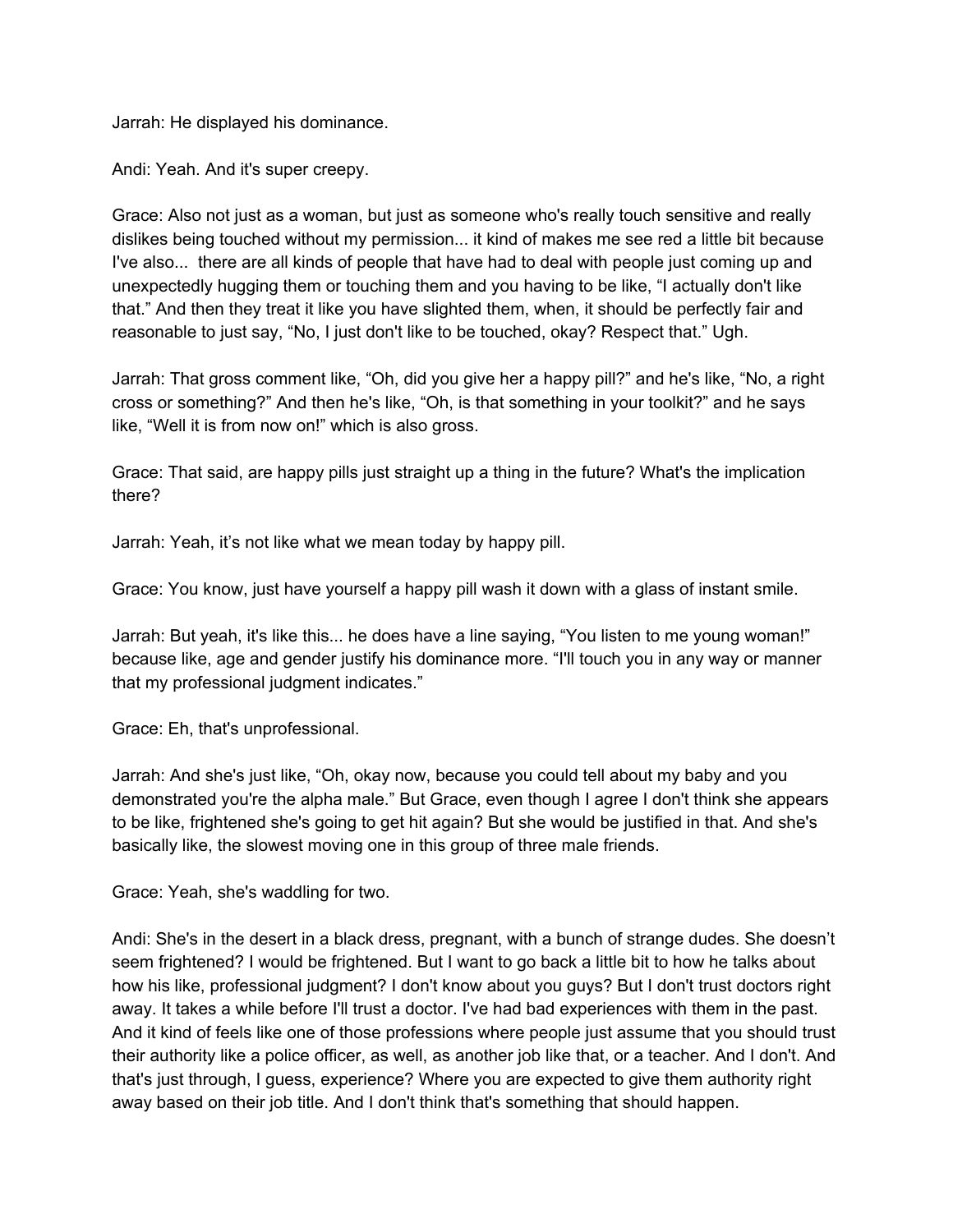Jarrah: Yeah, I mean, absolutely. And also like, our ability to trust people in those professions is mediated by like race, class and gender. So obviously, you know, there's going to be a certain… like people of certain races would be less able to trust a white police officer because you see what has happened before and like, same things with women and male doctors like, there's been bad experiences and also just like, is it even justified that you would just automatically trust someone because they have that education? It doesn't necessarily make them a trustworthy person.

Andi: Yes. And I mean McCoy is... the way they're presenting McCoy's perspective is he wants to help her and she's not letting him, but from her perspective he's some random dude that just kidnapped her.

Grace: He's some alien!

Andi: Yeah. It's just, the whole... I can't think of a worse McCoy moment for me than this. And it's frustrating, because I love McCoy so much.

Grace: This is definitely not the real McCoy.

Andi: Dun, dun dun!

Grace: Word play!

Jarrah: Yeah. So, it's interesting because then she basically... so she beans McCoy over the head.

Andi: Well, wait no we should probably talk about the fact that she has a baby?

Jarrah: Right. She has a baby.

Andi: In a cave.

Grace: She has a baby like Tony Stark makes a suit of armor! In a cave! In a cave! How's that for your 2010 references?

Andi: Yeah, and there's a weird thing where she doesn't want it. And McCoy's trying to convince her to love her own kid?

Jarrah: But there's this... yeah there's this thing where, it's like in her culture, the baby doesn't even belong to her so I think it's supposed to imply like she's afraid of having it maybe? Because she won't own... like she won't be responsible it will belong to the father?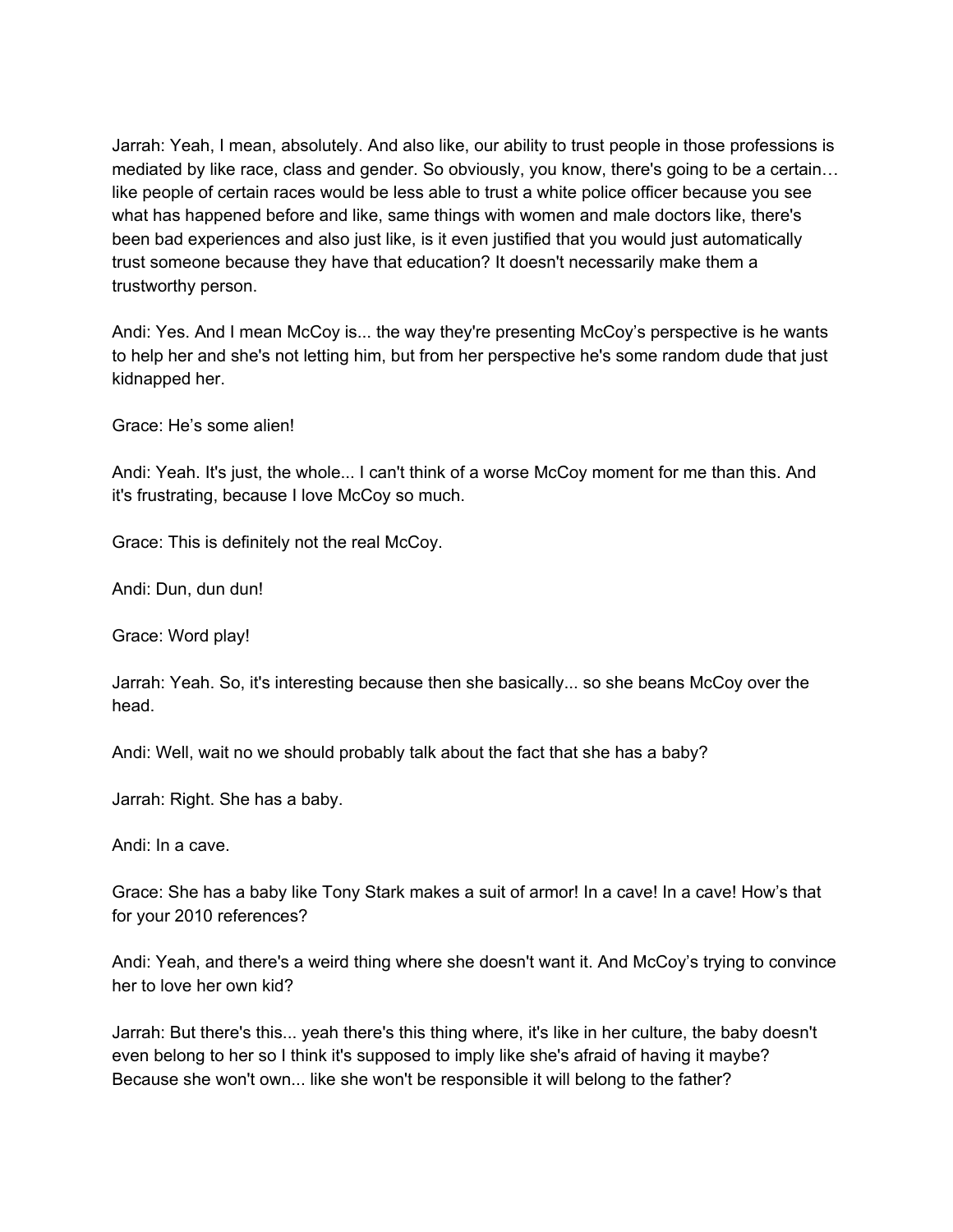Andi: Yeah, it's pretty confusing. I don't really get it. When you're doing an episode that's specifically all about alien customs make sure we understand those alien customs?

Jarrah: I think it's probably because of the rewrites that were done that I think... maybe if they had stuck with DC Fontana's script, or just like let her make the edits, that maybe you would have had slightly more coherent but because she had a really... originally intended Eleen to be really ruthless and like, hate the child so much that she would actually kill it in exchange for her own life, that that would make that scene make more sense. But instead it like... well, it probably would have had to be written differently but it seems like Gene Roddenberry when he did the rewrites was trying to make it more of a thing where like, as soon as she saw the baby she would love it? And so there had to be this like, thing where there was or some reason she didn't want it that made her seem more sympathetic or empathetic to us and then that that could be dealt with and then as soon as she had the baby she would be okay. Although, then it's confusing because then she still gets hits McCoy over the head and runs away. And leaves the kid.

Andi: Yeah, and I don't think we really know why she does that? Her motivations are not super clear.

Jarrah: It seems like maybe she's going to sacrifice herself and hope that the baby would escape that way, like would live? By being with the Starfleet crew, so that's why she says like, they're all dead and like, just trying to get everyone off the scent so that they can all escape and survive.

Andi: Yeah, that seems to be the most logical interpretation.

Jarrah: But yeah, it's confusing. So then obviously they figure out that… well, the Klingon guy is like, "No, they are not dead! I just want to go murder people because I'm a Klingon! And I have a phaser! Ha ha suckers!" And Kirk and Spock are like, expert archers with these bows that they made in like 10 minutes using twigs.

Andi: Okay, let me just say, that this is my favorite part of the episode. When Spock... when Spock and Kirk are like, "We made these bows out of twigs. And now we're going to use them with deadly force!" and then they make that... they shoot that Klingon in the knee. Ahhhh, it's so funny. It makes me laugh.

Jarrah: And they're like, "We'll surprise them because they never discovered archery!"

Grace: I could never see that scene without thinking of the bit in Futurama where they're trying to make a bow and arrow out of a stick and a bunch of caterpillars.

Andi: See, I can't see that scene without thinking of the famous Skyrim quote, like, "I used to be an adventurer like you until I took an arrow to the knee!" And I'm just thinking, "Awww that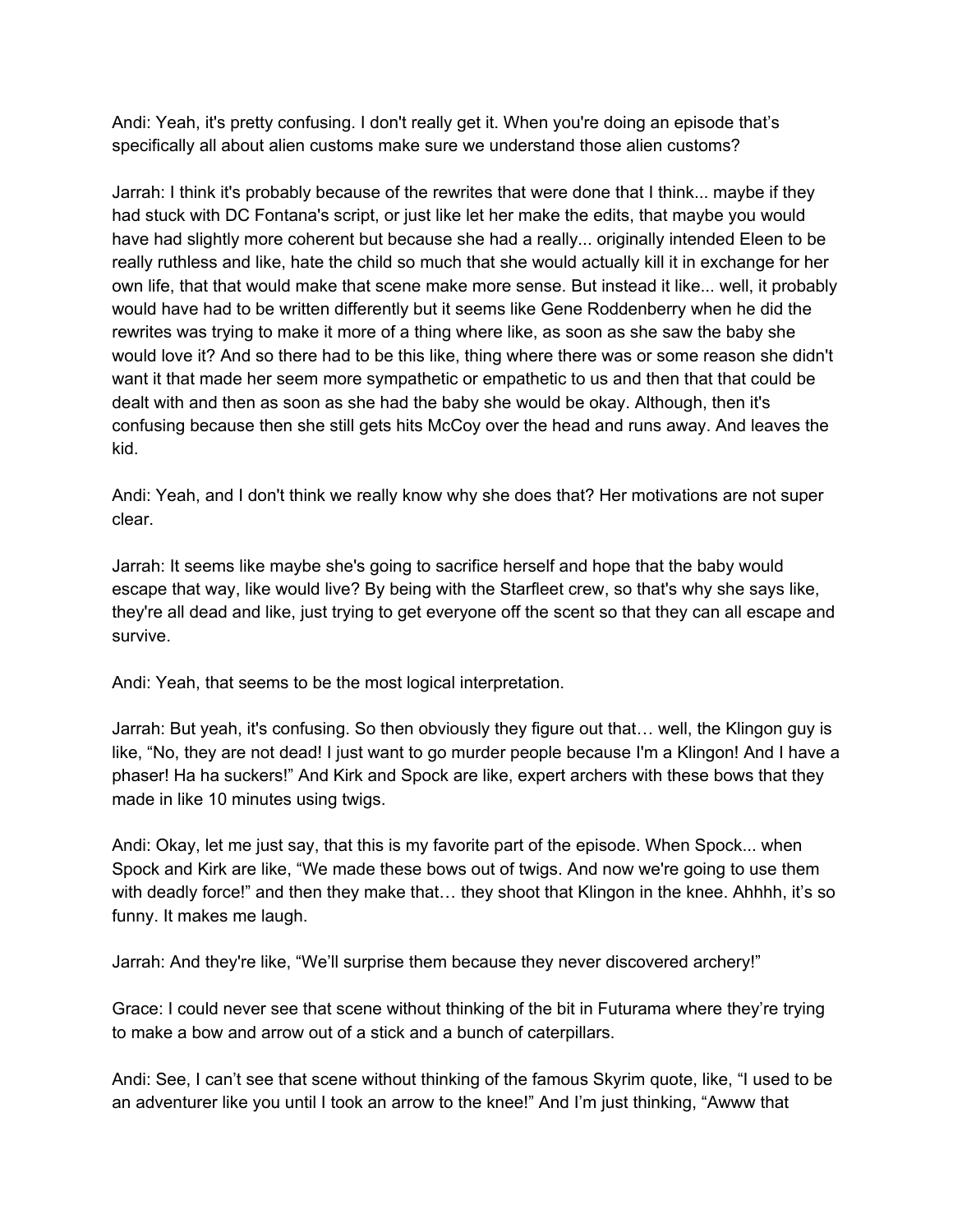## Klingon's adventuring days are over!

# [laughter]

Jarrah: Yeah. And then there's like, she tries to sacrifice herself but then Maab sacrifices himself because he is... has like made a bad decision by collaborating with the Klingon who turned out to be not trustworthy, even though that was pretty clear what was going to happen from the beginning. It was so... that part made no sense to me because he's like, "Oh, this Klingon guy is kind of turning on us. That was a bad decision. So I'm going to let him kill me. But then I'm going to get someone else to kill him." But it didn't make sense why he was upset that the Klingon went after the Starfleet people because he still wanted to kill the Starfleet people for violating their taboos.

Andi: Yeah. Yeah. These people make no sense, man. [sighs] You have to... if you're going to come up with a new culture you have to make it at least internally structured in a way that is rational. At least a little bit.

## Grace: Something.

Jarrah: Yeah. So, I mean in the original, the ending was going to be that Eleen hates her baby so much she offers to let Maab kill the baby in exchange for her life and the baby is not Akaar's, the baby is a different person's? In the tribe? And she ends up being executed for committing adultery. Maab is executed for negotiating with the Klingons, and the baby is left to be raised by his grandfather until he's old enough to rule. But it still had that like end tag scene which would have been… really out of place. If they just followed a whole bunch of executions.

Andi: Man, DC Fontana went to the George R.R. Martin/Joss Whedon school of writing scripts. Let's just kill everybody.

Grace: She went full dark on this one. Full dark, no stars!

Jarrah: Yeah. So, I mean, I don't know how that would have gone? She said that she wanted the... she said, "My feeling was that not all women are mommies, some women do not like their children. Some women do not want to have their children. Some women abuse their children and that was a very real fact for me. I knew that and I wanted to subtly bring it out not that you can beat up a kid on screen obviously but she was willing to sacrifice the child for her own life and she was a selfish woman." And she said she was really disappointed, she almost took her name off the script by Gene Roddenberry changing things because Roddenberry and Bob Justman felt that the audience would dislike Eleen so much they wouldn't understand why our heroes were lugging her around with them. Maybe because they just believed in saving lives? You didn't necessarily have to be a good person to deserve that.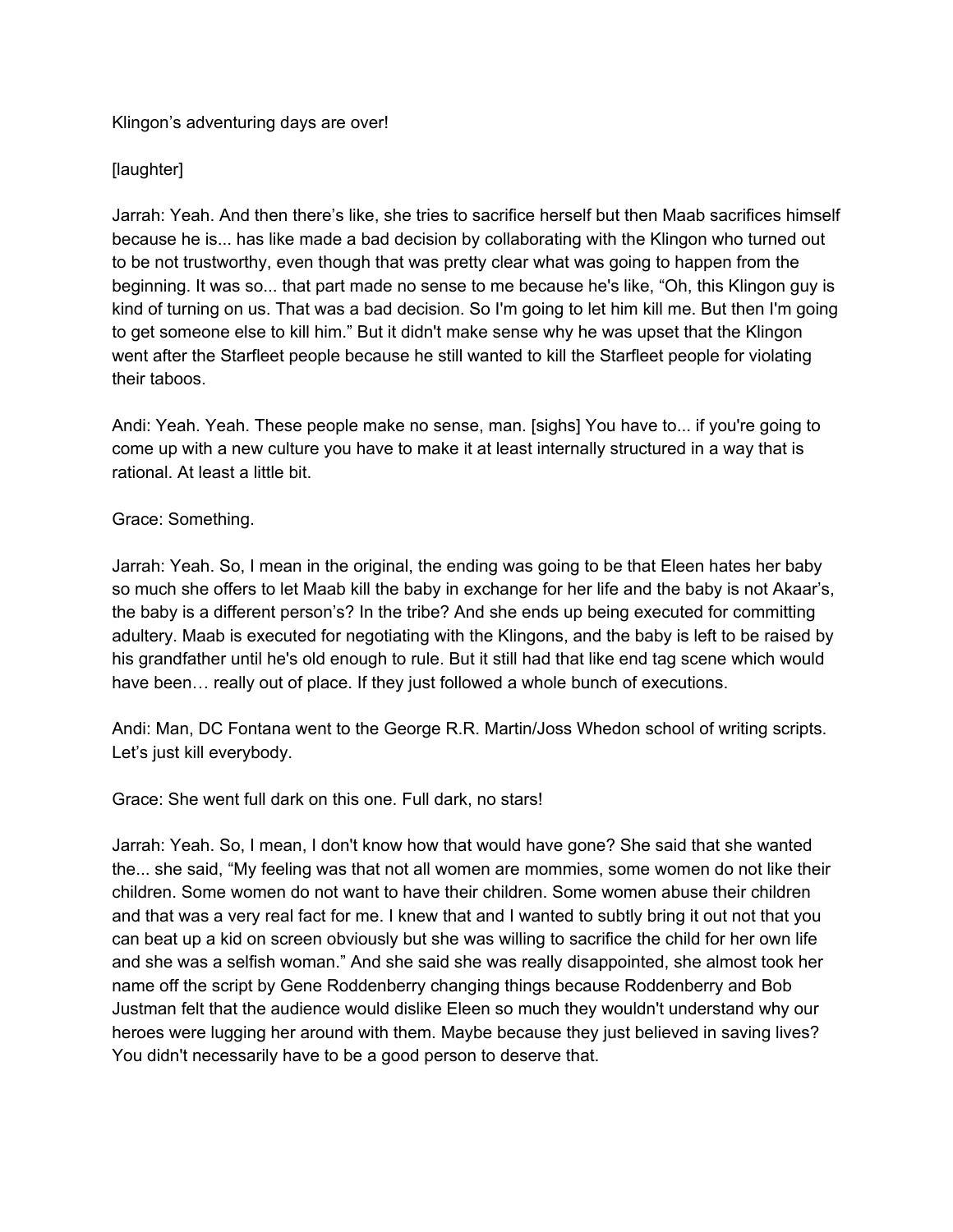Grace: I definitely appreciate DC Fontana's sentiment though that not every person who is a biological parent should be a parent and is a parent just by that virtue. If you've ever known someone who has been in some kind of emotional or physically abusive relationship with a parental unit you will definitely understand that… that does not make you just... That doesn't make you a good parent just being a biological parent and it's something that I feel like we ignore a lot in pop culture. That really should just be acknowledged a little more.

Andi: I think there's a cultural expectation that when you see your kid it's like yeah, you know, flip a switch. So there's lots of stories about you know people that were not great before and then they had a kid and then they became better for their child.

Grace: I know, but how much do those have to hurt if you're someone who's had trouble with postpartum depression or just didn't instantly connect with your child.

Andi: That makes a lot of sense.

Grace: How damaging do you think that is?

Jarrah: Yeah. And I definitely appreciate that DC Fontana was trying to break stereotypes and maybe especially at that time it would have been groundbreaking to see that on TV. But I think it could also have been interpreted as then the woman must be punished for being a bad mother, because she is executed at the end for committing adultery even though she's basically like property of her husband. So, she is not being treated very well, she's being treated as like chattel, as a vessel for an heir. She decides to sleep with someone else. She doesn't want this baby. And then she ends up being killed, for basically being human. So. Or I guess for being Capellan. So, I don't know that it would have sent like, necessarily a better like, message from a feminist perspective? Although, DC Fontana does say it was in a way it was sort of a women's lib story, which I don't really get. But what she was trying to say was that like, the woman who was a pawn became the most powerful player in the game.

Andi: I do think that Julie Newmar and her... presence? Really helped this episode? Because she has this very strong way about her. And so like, when she's saying things... it's regal. She's very regal.

Grace: She has a very powerful presence.

Andi: I'm just sad because she is such a great actress and I don't feel like this episode served her very well?

Grace: No, not at all.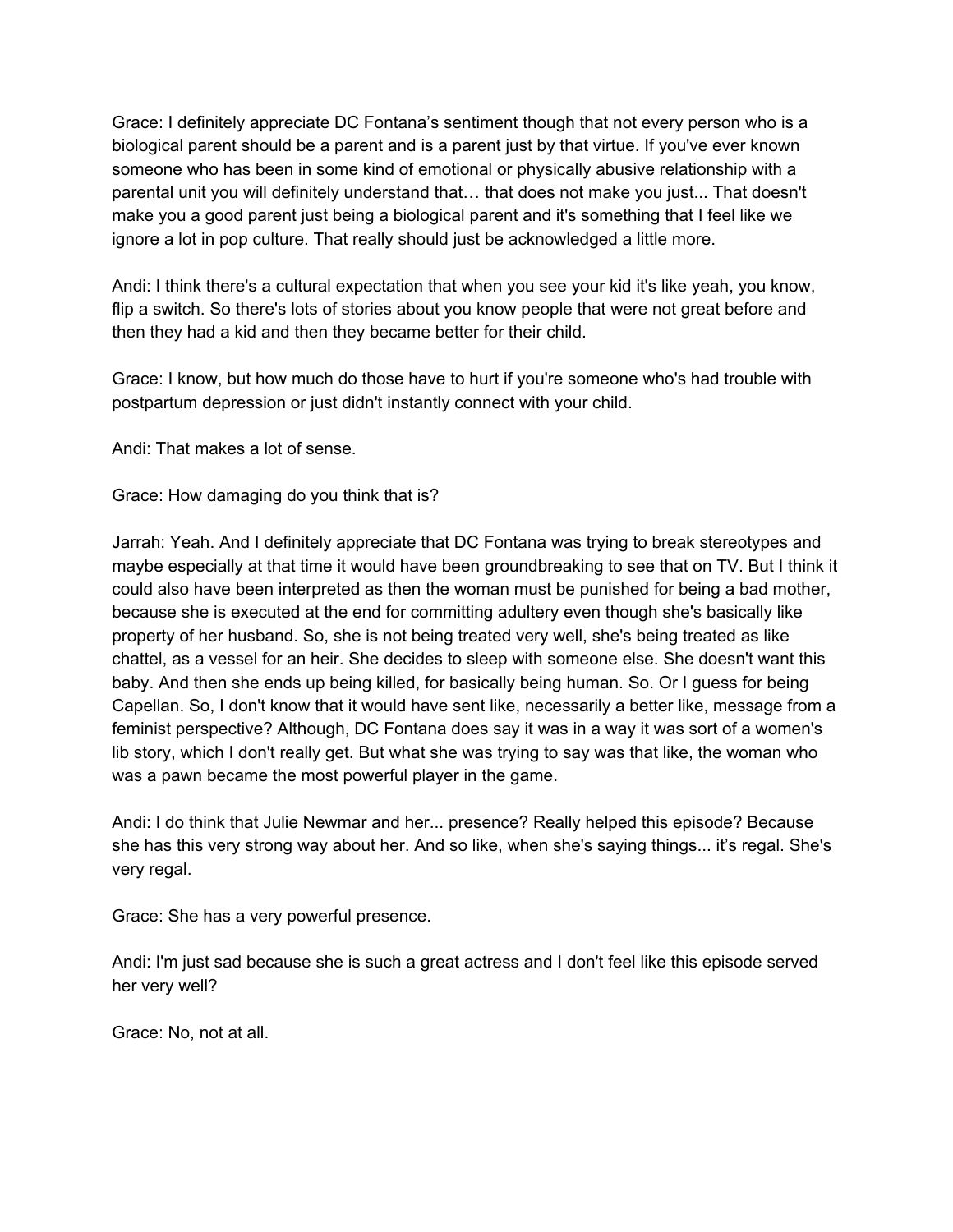Andi: I mean she ended up... she had a lot of problems on that desert set for one. And she basically sweated in the desert, got slapped and then just like, I don't know, ran around telling people not to touch her.

Jarrah: And then had a baby and went oochie-coochie-coo a bunch and named it after these guys that rescued her.

Andi: Yeah. I mean... you do you, I guess. I don't know if I would have done the same thing but…

Grace: I don't think I would have.

Andi: Leonard James Akaar, I think his name was.

Jarrah: Akaar, yeah. And who actually becomes kind of a cool character in the novels.

Andi: Of course he does! Of course he does. Every time I think that they can't find a more obscure character to bring back in the books, y'all tell me about a new one. I thought they really were like, Anne Nored? Really? Shows up in the novels again, I guess? This baby. Of course.

Jarrah: The baby is a pretty cute baby

Andi: God, I love Trekkies, man.

Jarrah: Apparently, like, Eleen basically raised him to know that the Federation was good and he went and joined Starfleet and works for Starfleet.

Andi: Wow. But, I mean it does give us... as Grace was saying like, some of the high points of this episode is the snarky banter between our three boys and we do get some of that good stuff right at the end too.

Jarrah: Yeah the part where like, Kirk's all mad about like, "Why did they kill my guy!?" and then sits on it and is like, "Oh, I'm sorry I was really mad at you, McCoy." and Spock's all, you know, dissing them for not being logical and yeah. It's good times with the three guys.

Andi: I do love that… I mean, how many times have they been imprisoned at this point? I do love that at one point McCoy is like, "I've got to check out this pregnant woman, trying to fix her arm!" and Spock and Kirk inexplicably like, "Yeah, you are. You're gonna fix her arm. Yeah." and like share a look and then they attack the guards and I'm like, I don't know how that happened? But y'all are on the same page, so that's good. I would've definitely missed the signal? But okay.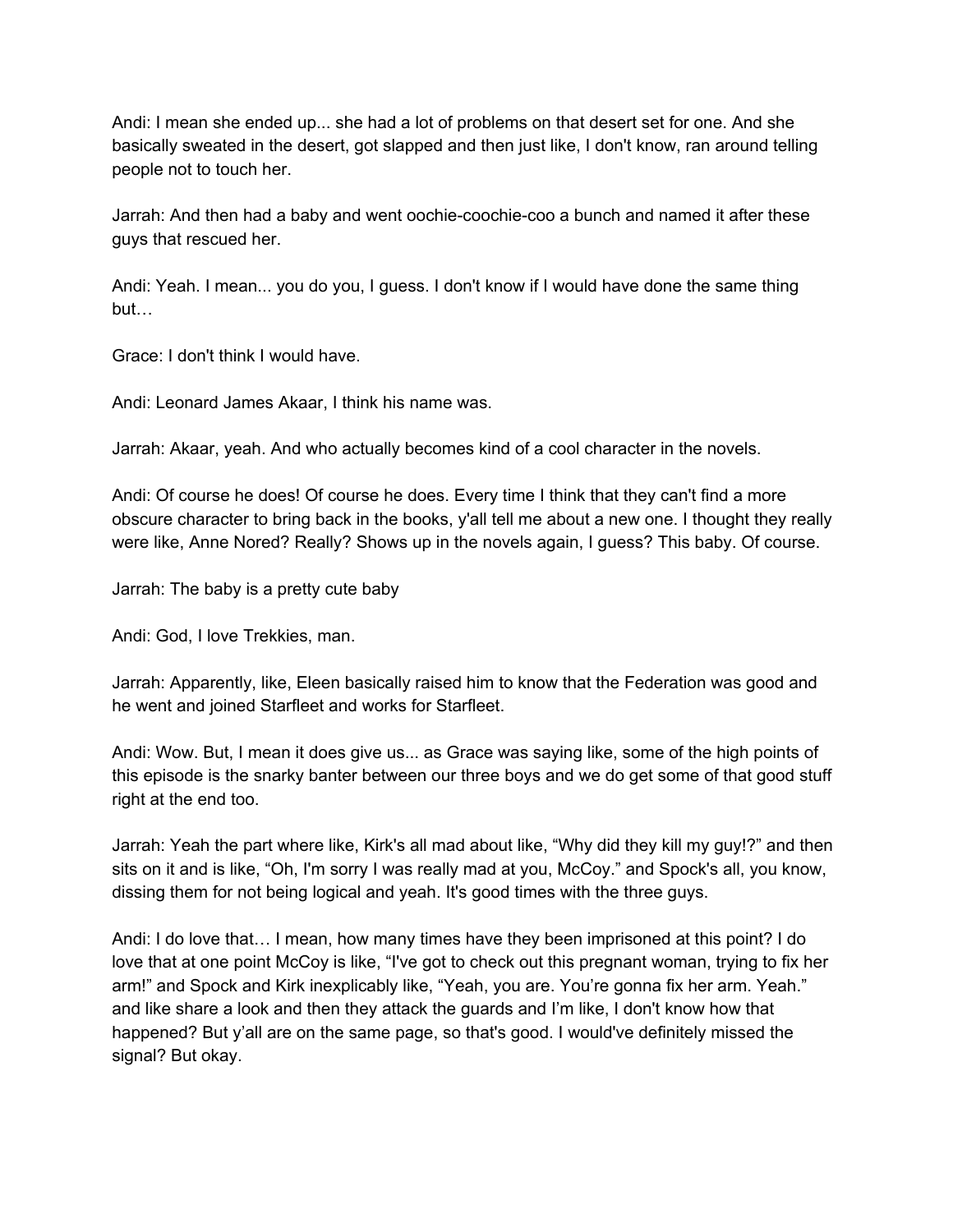Jarrah: And then like, Kirk and Spock figuring it all these like bizarre sort of *Arena*-like solutions to defend their position. Like, oh... Kirk was like, "Oh Spock if you don't think this communicator thing is going to work maybe we shouldn't try it." "Oh, I didn't say that, Captain." Oh you guys! Just kiss already.

Andi: Well there is a part where Spock gets hit.

Jarrah: And he's like, [gasps] "Spock!"

Andi: Kirk like, lunges basically like, "Spoooockkkk!" I'm kind of like, "Oh my goodness."

Jarrah: And Spock's just like, "Oh yeah, I'm cool."

Andi: I have lots of thoughts about Kirk/Spock and you know I see people... I understand like you might not ship it but they really gave them a lot to work with in the shipping department. The number of times Kirk mournfully goes, "Spooooockkkkk!" It's not zero.

Jarrah: I think it's cause the "ehhh" in Kirk's name isn't as good a vowel like, "Kiiiiiiirkkkkk!"

Andi: I did notice that though, he basically he was in a defended position, like in cover and he like, runs out of cover because he's so horrified that Spock might be injured. It's cute. It's super cute.

Jarrah: There's another like a little mild point that is important with the whole thing with like Mah-coy and things that apparently during the writing in this episode people behind the scenes were like, "How come the aliens always speak English?" because they hadn't really explained the Universal Translator I guess? And so Gene Roddenberry rewrote it to… in the book *These Are the Voyages,* Marc Cushman describes it as like similar to the Native Americans in a western? Like in the types of westerns that Gene Rodenberry used to write? Where they talk like more kind of in this like, formal English where they use like, words like "earth metals" instead of like "ore" or things like that. And that is also uncomfortable and perpetuates this idea that you know, if your English isn't perfect you're stupid and primitive. Even though they speak this other language. Well, I mean you could probably just make a judgement based on their fashion, but…

Andi: Yeah, that's what I was going to say, I'm like, I mean if you've got a fur stole… Overall I think the biggest problem with this episode is actually just that it's boring.

Grace: Yeah. It's definitely not exciting.

Andi: I mean I do like the fight scenes where they're all like, brawling with those giant knives but you know how I feel about knives.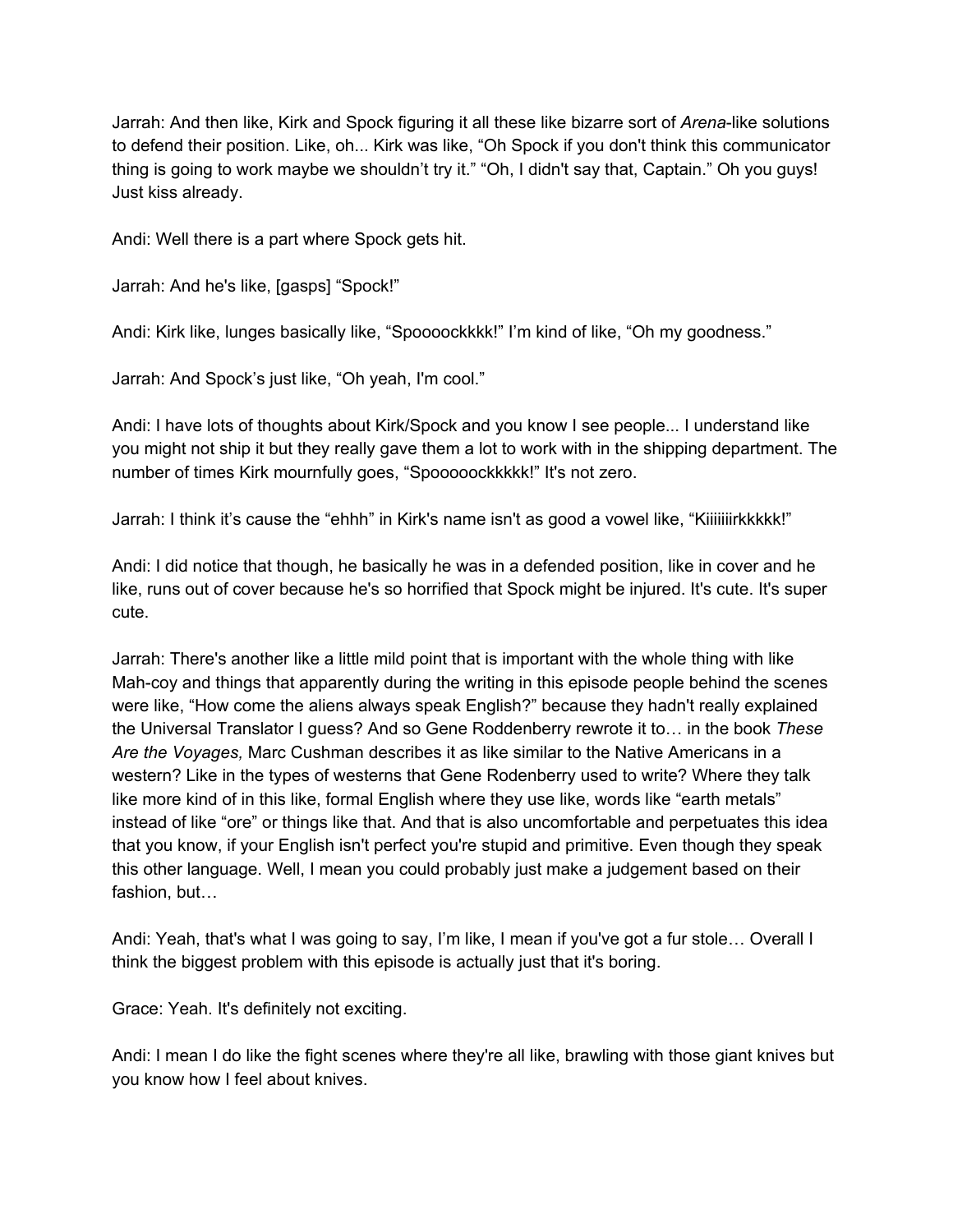Jarrah: And the rock explosions are good.

Andi: And I mean the fashion is just like, horrible, in such a pleasant way. I just love it. This right here is like the height of how much I love *Star Trek* fashion and how ludicrous it is. So funny. So watching those dudes, you know, roll around on the ground and like, stab at each other is pretty great. And then I really enjoyed the bow and arrows. But everything else was pretty meh for me.

Jarrah: Yeah, I think that you can see some areas that quite work, like even just the way that it starts in the first scene where they're in the conference room and preparing to meet these aliens. I think that there's some good attempts at making it more exciting and pacing it better but overall falls a little bit short. It was interesting to me in *These Are the Voyages* that the reviews of it all said it was super exciting. So it made me wonder how much of me finding it boring is just like the way TV has changed over 50 years?

Grace: Could be, but who knows.

Jarrah: It's nice to look at, but there are some some big problems with the depiction of Eleen.

Grace: Yeah, definitely.

Andi: I do have to say though that this is a super nostalgic for me. As Grace said earlier, Sue and I "met" discussing this episode and I still remember that conversation and being like, "Hey this Sue chick's alright!" And yeah that turned into beautiful friendship, didn't it? So I always have a special place in my heart for this episode because I still... I can hear Sue's voice in my head like, "When somebody says, 'Don't touch me!' don't touch them!" And it's just so Sue to me.

Grace: Wasn't that the first time we met too?

Andi: I think we had done an episode before?

Grace: I was going to say!

Andi: And then we had a… cause there was one episode where I was on by myself talking about First Time Trek and then there was a second episode where you bought both of us cause she was doing live blogging of TOS. And I was watching TOS for the first time so... If I'm remembering correctly? But that was a while ago.

Jarrah: I remember listening to that episode and that was the first time I heard of you guys and I was like, "These seem like some cool people."

Andi: Yeah and, Oren was talking about this girl named Jarrah who was Trekkie Feminist and was trying to get Star Trek to do a comment policy on their Facebook page. And I was like, "I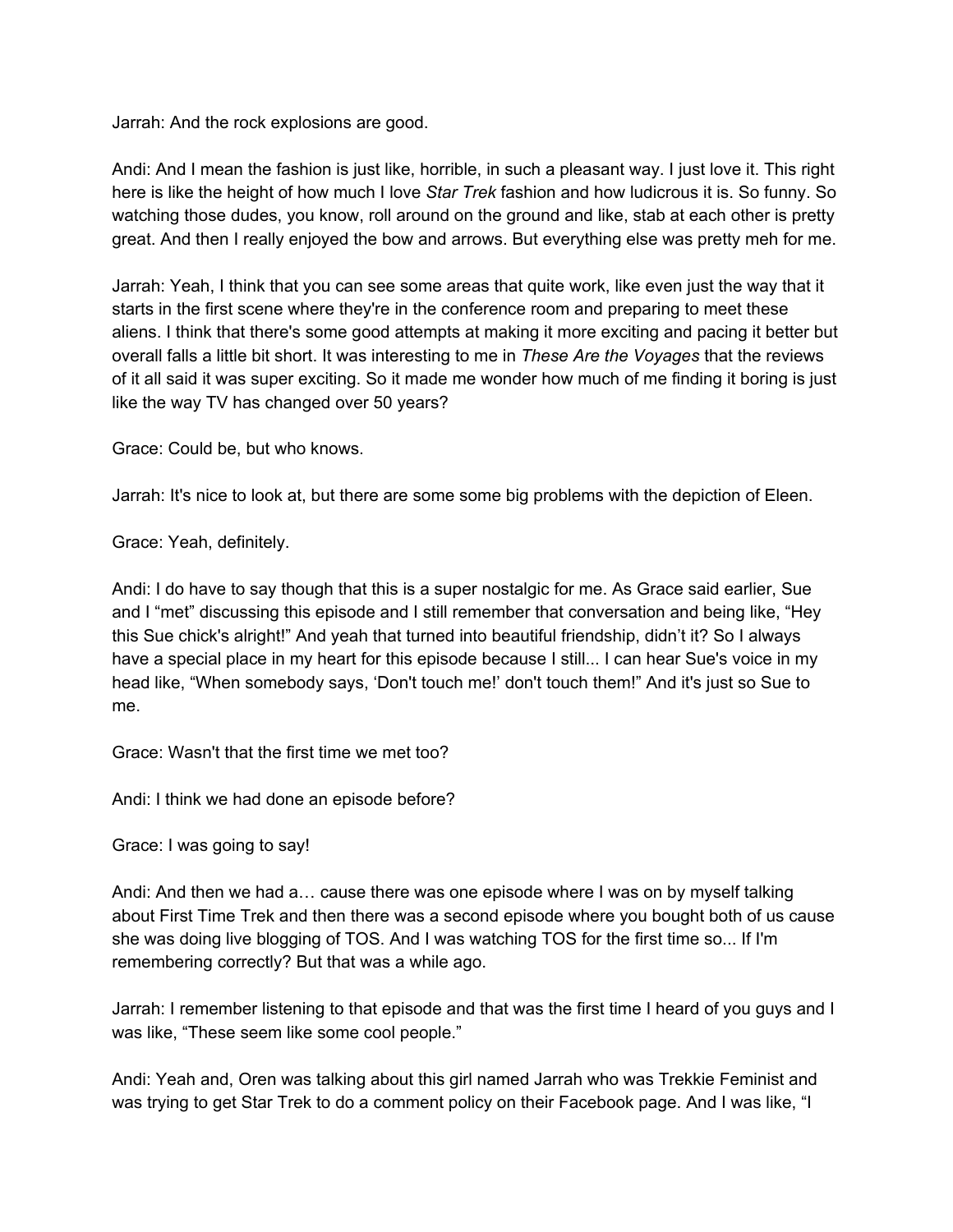should check out this girl's Tumblr!" and then lo and behold.

Jarrah: And the rest is history.

Andi: Dun dun dunnnnn...

Jarrah: But we must rate this episode.

Andi. Oh gosh. Oh gosh.

Grace: I give it… four out of ten ninja stars to the boob.

[laughter]

Grace: You know what? Five. Five, just by virtue of Julie Newmar being there.

Jarrah: I will give it five challah hairdos out of ten.

Andi: I will give it three out of ten abnormally large knives being stabbed into a dude wearing a fur stole.

Jarrah: All very fair. Any final thoughts?

Andi: Julie Newmar ROCKS?

Grace: Yeah.

Jarrah: Yeah.

Grace: To Julie Newmar, Love, Women at Warp?

Andi: Yeah, absolutely. Thanks for everything!

Jarrah: Awesome. Well, thanks for that discussion. So, Andi where can people find you elsewhere on the internet?

Andi: Easiest place to find me is on Twitter at [@FirstTimeTrek](http://twitter.com/FirstTimeTrek) where I'm live-tweeting through my first time watching *Star Trek* and I am currently on… finishing up the third season of *DS9* and about to start the second season of *Voyager* as well. Yes, it's very exciting.

Jarrah: And Grace where we find you?

Grace: Easiest place to find me is on Twitter, I'm at [@BonecrusherJenk.](http://twitter.com/BonecrusherJenk)